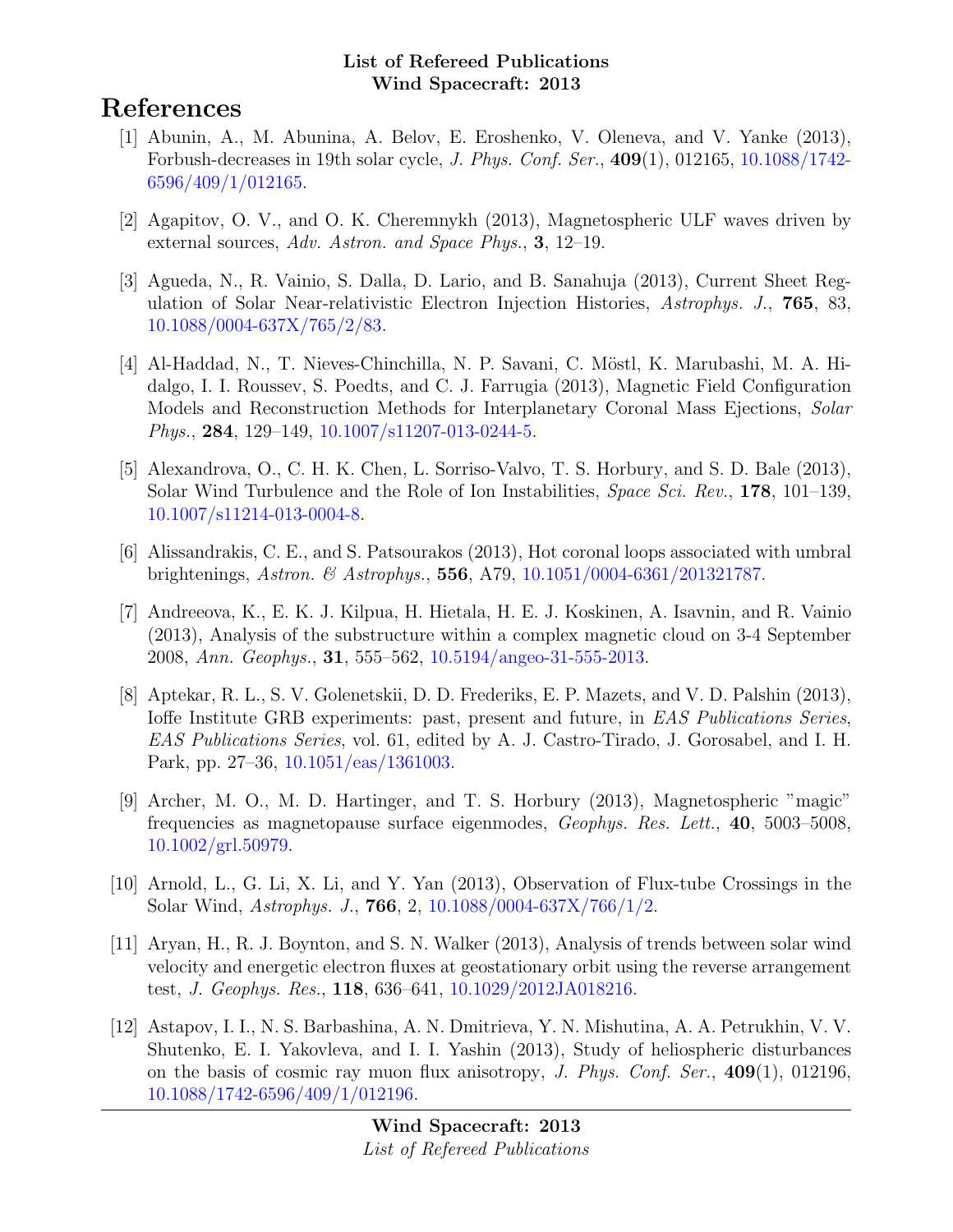- [13] Bale, S. D., M. Pulupa, C. Salem, C. H. K. Chen, and E. Quataert (2013), Electron Heat Conduction in the Solar Wind: Transition from Spitzer-Härm to the Collisionless Limit, Astrophys. J. Lett., 769, L22, [10.1088/2041-8205/769/2/L22.](http://dx.doi.org/10.1088/2041-8205/769/2/L22)
- [14] Barbashina, N. S., I. I. Astapov, V. V. Borog, A. N. Dmitrieva, R. P. Kokoulin, K. G. Kompaniets, Y. N. Mishutina, A. A. Petrukhin, V. V. Shutenko, O. A. Sit'ko, E. I. Yakovleva, and I. I. Yashin (2013), Study of characteristics of Forbush decreases detected in 2006 - 2011 by means of muon hodoscope URAGAN, J. Phys. Conf. Ser.,  $409(1)$ , 012189, [10.1088/1742-6596/409/1/012189.](http://dx.doi.org/10.1088/1742-6596/409/1/012189)
- [15] Bemporad, A., and S. Mancuso (2013), Super- and sub-critical regions in shocks driven by radio-loud and radio-quiet CMEs, J. Adv. Res., 4, 287–291, [10.1016/j.jare.2012.09.005.](http://dx.doi.org/10.1016/j.jare.2012.09.005)
- [16] Berdichevsky, D. B. (2013), On Fields and Mass Constraints for the Uniform Propagation of Magnetic-Flux Ropes Undergoing Isotropic Expansion, Solar Phys., 284, 245–259, [10.1007/s11207-012-0176-5.](http://dx.doi.org/10.1007/s11207-012-0176-5)
- [17] Blanco, J. J., E. Catalan, J. Medina, O. Garcia, R. G´omez-Herrero, M. A. Hidalgo, J. Rodríguez-Pacheco, and S. Sánchez (2013), Cosmic rays below 15 GeV and the current rising solar activity phase, J. Phys. Conf. Ser.,  $409(1)$ , 012187, [10.1088/1742-](http://dx.doi.org/10.1088/1742-6596/409/1/012187) [6596/409/1/012187.](http://dx.doi.org/10.1088/1742-6596/409/1/012187)
- [18] Bourouaine, S., D. Verscharen, B. D. G. Chandran, B. A. Maruca, and J. C. Kasper (2013), Limits on Alpha Particle Temperature Anisotropy and Differential Flow from Kinetic Instabilities: Solar Wind Observations, Astrophys. J. Lett., 777, L3, [10.1088/2041-](http://dx.doi.org/10.1088/2041-8205/777/1/L3)  $8205/777/1/L3$ .
- [19] Boynton, R. J., M. A. Balikhin, S. A. Billings, G. D. Reeves, N. Ganushkina, M. Gedalin, O. A. Amariutei, J. E. Borovsky, and S. N. Walker (2013), The analysis of electron fluxes at geosynchronous orbit employing a NARMAX approach, J. Geophys. Res., 118, 1500–1513, [10.1002/jgra.50192.](http://dx.doi.org/10.1002/jgra.50192)
- [20] Boynton, R. J., S. A. Billings, O. A. Amariutei, and I. Moiseenko (2013), The coupling between the solar wind and proton fluxes at GEO, Ann. Geophys., 31, 1631–1636, [10.5194/angeo-31-1631-2013.](http://dx.doi.org/10.5194/angeo-31-1631-2013)
- [21] Breneman, A. W., C. A. Cattell, K. Kersten, A. Paradise, S. Schreiner, P. J. Kellogg, K. Goetz, and L. B. Wilson (2013), STEREO and Wind observations of intense cyclotron harmonic waves at the Earth's bow shock and inside the magnetosheath, J. Geophys. Res., 118, 7654–7664, [10.1002/2013JA019372.](http://dx.doi.org/10.1002/2013JA019372)
- [22] Bruno, R., and V. Carbone (2013), The Solar Wind as a Turbulence Laboratory, Living Rev. Solar Phys., 10, 2, [10.12942/lrsp-2013-2.](http://dx.doi.org/10.12942/lrsp-2013-2)
- [23] Bzheumikhova, M. A., O. Adriani, G. C. Barbarino, G. A. Bazilevskaya, R. Bellotti, M. Boezio, E. A. Bogomolov, L. Bonechi, M. Bongi, V. Bonvicini, S. Borisov, S. Bottai, A. Bruno, F. Cafagna, D. Campana, R. Carbone, P. Carlson, M. Casolino, G. Castellini, L. Consiglio, M. P. De Pascale, C. De Santis, N. De Simone, V. Di Felice, A. M. Galper,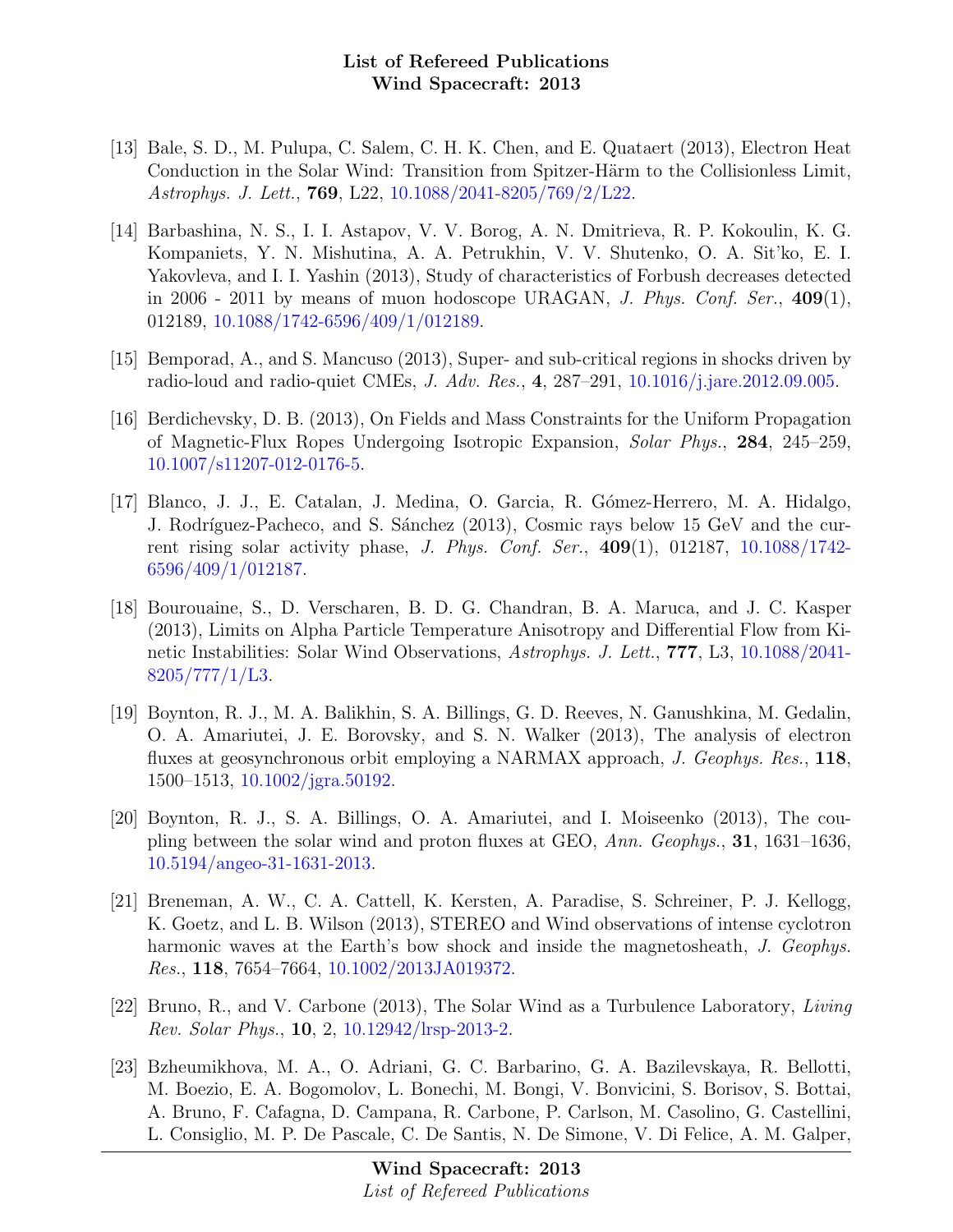W. Gillard, G. Jerse, A. V. Karelin, S. V. Koldashov, S. A. Koldobskiy, S. Y Krutkov, A. N. Kvashnin, A. Leonov, D. S. Losev, V. Malakhov, L. Marcelli, A. G. Mayorov, W. Menn, V. V. Mikhailov, E. Mocchiutti, A. Monaco, N. Mori, N. Nikonov, G. Osteria, F. Palma, P. Papini, M. Pearce, P. Picozza, C. Pizzolotto, M. Ricci, S. B. Ricciarini, R. Sarkar, A. V. Sidorov, L. Rossetto, M. Simon, R. Sparvoli, P. Spillantini, Y. I. Stozhkov, A. A. Ulitin, A. Vacchi, E. Vannuccini, G. Vasilyev, S. A. Voronov, J. Wu, Y. T. Yurkin, G. Zampa, N. Zampa, and V. G. Zverev (2013), Study of solar modulation of galactic cosmic rays with the PAMELA and ARINA spectrometers in 2006-2012, J. Phys. Conf. Ser., 409(1), 012194, [10.1088/1742-6596/409/1/012194.](http://dx.doi.org/10.1088/1742-6596/409/1/012194)

- [24] Bzowski, M., J. M. Sokół, M. A. Kubiak, and H. Kucharek (2013), Modulation of neutral interstellar He, Ne, O in the heliosphere. Survival probabilities and abundances at IBEX, Astron. & Astrophys., **557**, A50, [10.1051/0004-6361/201321700.](http://dx.doi.org/10.1051/0004-6361/201321700)
- [25] Cao, J., A. Duan, H. Reme, and I. Dandouras (2013), Relations of the energetic proton fluxes in the central plasma sheet with solar wind and geomagnetic activities, J. Geophys. Res., 118, 7226–7236, [10.1002/2013JA019289.](http://dx.doi.org/10.1002/2013JA019289)
- [26] Case, N. A., and J. A. Wild (2013), The location of the Earth's magnetopause: A comparison of modeled position and in situ Cluster data, J. Geophys. Res., 118, 6127–6135, [10.1002/jgra.50572.](http://dx.doi.org/10.1002/jgra.50572)
- [27] Chandran, B. D. G., D. Verscharen, E. Quataert, J. C. Kasper, P. A. Isenberg, and S. Bourouaine (2013), Stochastic Heating, Differential Flow, and the Alpha-toproton Temperature Ratio in the Solar Wind, Astrophys. J., 776, 45, [10.1088/0004-](http://dx.doi.org/10.1088/0004-637X/776/1/45) [637X/776/1/45.](http://dx.doi.org/10.1088/0004-637X/776/1/45)
- [28] Chen, C. H. K., S. D. Bale, C. S. Salem, and B. A. Maruca (2013), Residual Energy Spectrum of Solar Wind Turbulence, Astrophys. J., 770, 125, [10.1088/0004-637X/770/2/125.](http://dx.doi.org/10.1088/0004-637X/770/2/125)
- [29] Chen, N., W.-H. Ip, and D. Innes (2013), Flare-Associated Type III Radio Bursts and Dynamics of the EUV Jet from SDO/AIA and RHESSI Observations, Astrophys. J., 769, 96, [10.1088/0004-637X/769/2/96.](http://dx.doi.org/10.1088/0004-637X/769/2/96)
- [30] Chowdhury, P., K. Kudela, and B. N. Dwivedi (2013), Heliospheric Modulation of Galactic Cosmic Rays During Solar Cycle 23, Solar Phys., 286, 577–591, [10.1007/s11207-013-](http://dx.doi.org/10.1007/s11207-013-0262-3) [0262-3.](http://dx.doi.org/10.1007/s11207-013-0262-3)
- [31] Claudepierre, S. G., I. R. Mann, K. Takahashi, J. F. Fennell, M. K. Hudson, J. B. Blake, J. L. Roeder, J. H. Clemmons, H. E. Spence, G. D. Reeves, D. N. Baker, H. O. Funsten, R. H. W. Friedel, M. G. Henderson, C. A. Kletzing, W. S. Kurth, R. J. MacDowall, C. W. Smith, and J. R. Wygant (2013), Van Allen Probes observation of localized drift resonance between poloidal mode ultra-low frequency waves and 60 keV electrons, Geophys. Res. Lett., 40, 4491-4497,  $10.1002\text{grl.}50901$ .
- [32] Clausen, L. B. N., S. E. Milan, J. B. H. Baker, J. M. Ruohoniemi, K.-H. Glassmeier, J. C. Coxon, and B. J. Anderson (2013), On the influence of open magnetic flux on substorm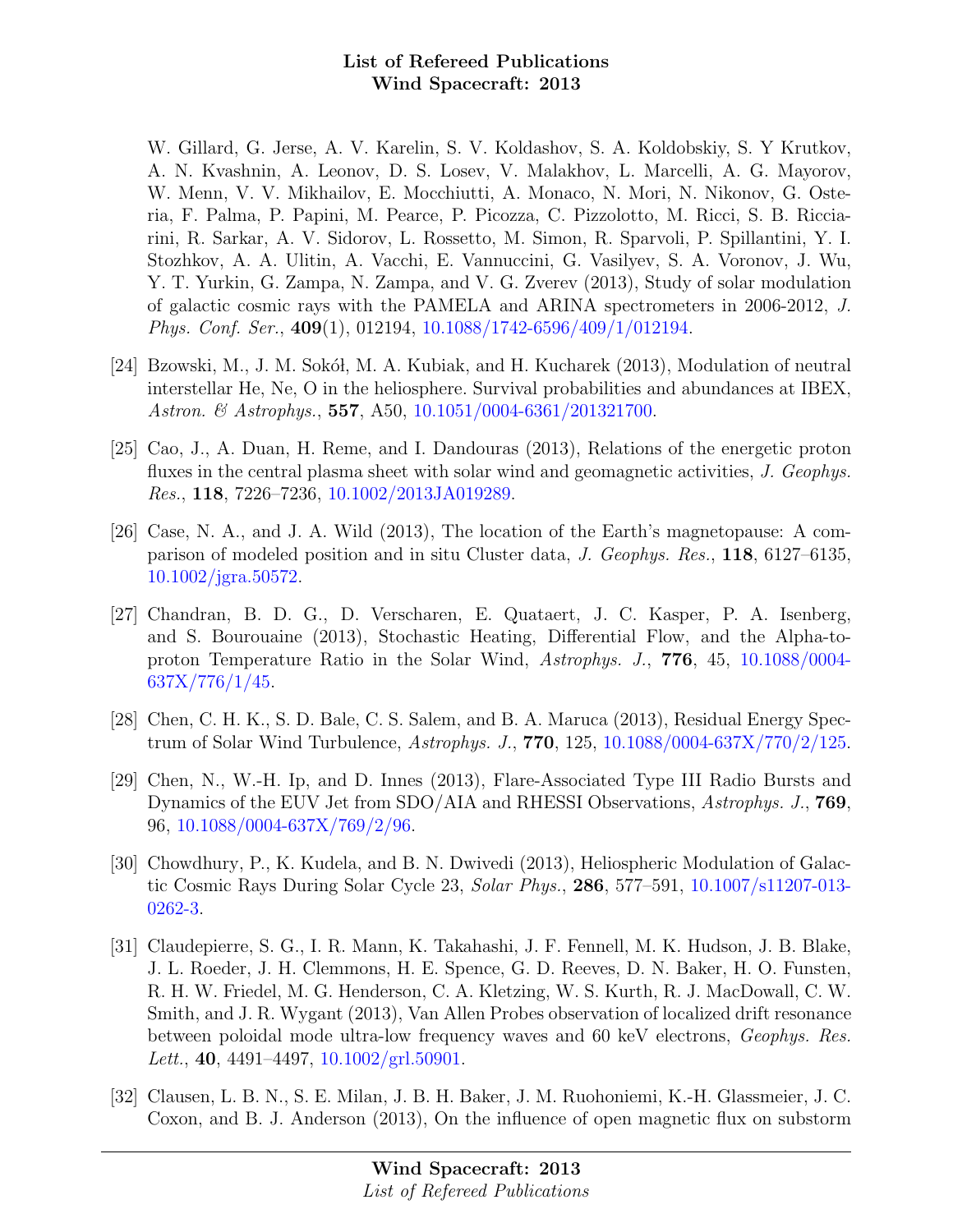intensity: Ground- and space-based observations, J. Geophys. Res., 118, 2958–2969, [10.1002/jgra.50308.](http://dx.doi.org/10.1002/jgra.50308)

- [33] Clausen, L. B. N., J. B. H. Baker, J. M. Ruohoniemi, S. E. Milan, J. C. Coxon, S. Wing, S. Ohtani, and B. J. Anderson (2013), Temporal and spatial dynamics of the regions 1 and 2 Birkeland currents during substorms, J. Geophys. Res., 118, 3007–3016, [10.1002/jgra.50288.](http://dx.doi.org/10.1002/jgra.50288)
- [34] Cliver, E. W., I. G. Richardson, and A. G. Ling (2013), Solar Drivers of 11-yr and Long-Term Cosmic Ray Modulation, Space Sci. Rev., 176, 3–19, [10.1007/s11214-011-9746-3.](http://dx.doi.org/10.1007/s11214-011-9746-3)
- [35] Clúa de Gonzalez, A. L., and W. D. Gonzalez (2013), Local-time variations of geomagnetic disturbances during intense geomagnetic storms and possible association with their interplanetary causes, Adv. Space Res., 51, 1924–1933, [10.1016/j.asr.2012.10.029.](http://dx.doi.org/10.1016/j.asr.2012.10.029)
- [36] Colaninno, R. C., A. Vourlidas, and C. C. Wu (2013), Quantitative comparison of methods for predicting the arrival of coronal mass ejections at Earth based on multiview imaging, J. Geophys. Res., 118, 6866–6879, [10.1002/2013JA019205.](http://dx.doi.org/10.1002/2013JA019205)
- [37] Corona-Romero, P., J. A. Gonzalez-Esparza, and E. Aguilar-Rodriguez (2013), Propagation of Fast Coronal Mass Ejections and Shock Waves Associated with Type II Radio-Burst Emission: An Analytic Study, Solar Phys., 285, 391–410, [10.1007/s11207-012-](http://dx.doi.org/10.1007/s11207-012-0103-9) [0103-9.](http://dx.doi.org/10.1007/s11207-012-0103-9)
- [38] Cousins, E. D. P., T. Matsuo, and A. D. Richmond (2013), Mesoscale and large-scale variability in high-latitude ionospheric convection: Dominant modes and spatial/temporal coherence, J. Geophys. Res., 118, 7895–7904, [10.1002/2013JA019319.](http://dx.doi.org/10.1002/2013JA019319)
- [39] Cousins, E. D. P., T. Matsuo, and A. D. Richmond (2013), SuperDARN assimilative mapping, *J. Geophys. Res.*, **118**, 7954–7962, [10.1002/2013JA019321.](http://dx.doi.org/10.1002/2013JA019321)
- [40] DeForest, C. E., T. A. Howard, and D. J. McComas (2013), Tracking Coronal Features from the Low Corona to Earth: A Quantitative Analysis of the 2008 December 12 Coronal Mass Ejection, Astrophys. J., 769, 43, [10.1088/0004-637X/769/1/43.](http://dx.doi.org/10.1088/0004-637X/769/1/43)
- [41] Démoulin, P., S. Dasso, and M. Janvier (2013), Does spacecraft trajectory strongly affect detection of magnetic clouds?, Astron. & Astrophys., 550, A3,  $10.1051/0004$ -[6361/201220535.](http://dx.doi.org/10.1051/0004-6361/201220535)
- [42] Dimmock, A. P., and K. Nykyri (2013), The statistical mapping of magnetosheath plasma properties based on THEMIS measurements in the magnetosheath interplanetary medium reference frame, J. Geophys. Res., 118, 4963–4976, [10.1002/jgra.50465.](http://dx.doi.org/10.1002/jgra.50465)
- [43] Dudnik, O. V., and M. L. Kaiser (2013), VHF radio response of the near Earth space during solar activity growth in October, 2003, Adv. Space Res., 51, 350–355, [10.1016/j.asr.2012.09.015.](http://dx.doi.org/10.1016/j.asr.2012.09.015)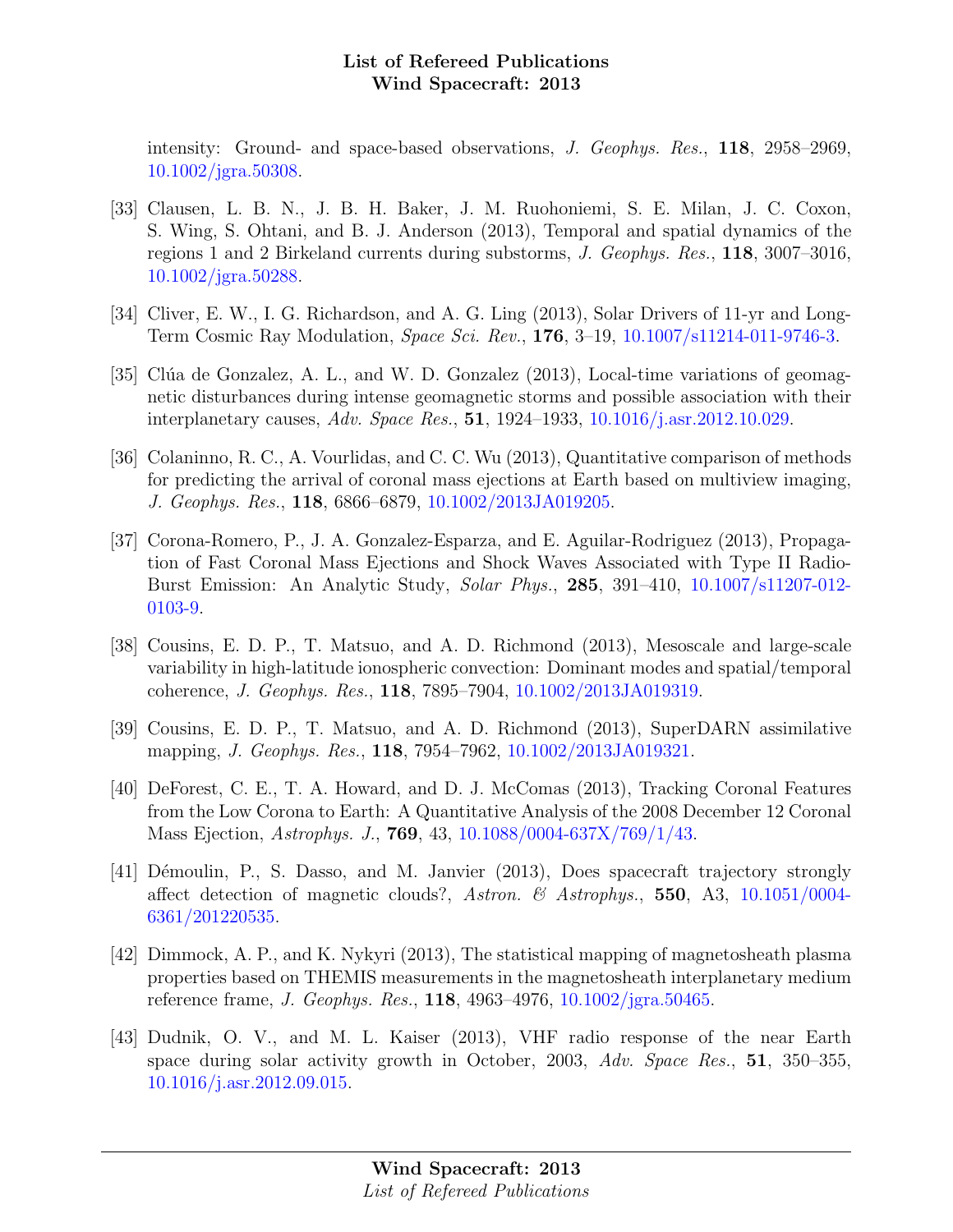- [44] Egedal, J., A. Le, and W. Daughton (2013), A review of pressure anisotropy caused by electron trapping in collisionless plasma, and its implications for magnetic reconnection, Phys. Plasmas, 20(6), 061,201, [10.1063/1.4811092.](http://dx.doi.org/10.1063/1.4811092)
- [45] Elliott, H. A., J.-M. Jahn, and D. J. McComas (2013), The Kp index and solar wind speed relationship: Insights for improving space weather forecasts, *Space Weather*, 11, 339–349, [10.1002/swe.20053.](http://dx.doi.org/10.1002/swe.20053)
- [46] Farrell, W. M., A. R. Poppe, M. I. Zimmerman, J. S. Halekas, G. T. Delory, and R. M. Killen (2013), The lunar photoelectron sheath: A change in trapping efficiency during a solar storm, J. Geophys. Res., 118, 1114–1122, [10.1002/jgre.20086.](http://dx.doi.org/10.1002/jgre.20086)
- [47] Farrugia, C. J., W. Yu, A. B. Galvin, B. J. Vasquez, H. Kucharek, N. Lugaz, R. B. Torbert, A. Szabo, R. P. Lin, and K. W. Ogilvie (2013), A planar, pressure-balanced, reconnecting structure embedded in a small solar wind transient, Thirteenth International Solar Wind Conference, 1539, 163–166, [10.1063/1.4811013.](http://dx.doi.org/10.1063/1.4811013)
- [48] Farrugia, C. J., N. V. Erkaev, V. K. Jordanova, N. Lugaz, P. E. Sandholt, S. M¨uhlbachler, and R. B. Torbert (2013), Features of the interaction of interplanetary coronal mass ejections/magnetic clouds with the Earth's magnetosphere, J. Atmos. Solar-Terr. Phys., 99, 14–26, [10.1016/j.jastp.2012.11.014.](http://dx.doi.org/10.1016/j.jastp.2012.11.014)
- [49] Francia, P., M. De Lauretis, and M. Regi (2013), ULF fluctuations observed along the SEGMA array during very low solar wind density conditions, Planet. Space Sci., 81, 74–81, [10.1016/j.pss.2013.03.008.](http://dx.doi.org/10.1016/j.pss.2013.03.008)
- [50] Frederiks, D., D. Svinkin, R. Aptekar, S. Golenetskii, E. Mazets, P. Oleynik, V. Pal'shin, A. Tsvetkova, M. Ulanov, and T. Cline (2013), Konus-WIND observation of the ultra-luminous GRB 110918A, in EAS Publications Series, EAS Publications Series, vol. 61, edited by A. J. Castro-Tirado, J. Gorosabel, and I. H. Park, pp. 71–74, [10.1051/eas/1361009.](http://dx.doi.org/10.1051/eas/1361009)
- [51] Frederiks, D. D., K. Hurley, D. S. Svinkin, V. D. Pal'shin, V. Mangano, S. Oates, R. L. Aptekar, S. V. Golenetskii, E. P. Mazets, P. P. Oleynik, A. E. Tsvetkova, M. V. Ulanov, A. A. Kokomov, T. L. Cline, D. N. Burrows, H. A. Krimm, C. Pagani, B. Sbarufatti, M. H. Siegel, I. G. Mitrofanov, D. Golovin, M. L. Litvak, A. B. Sanin, W. Boynton, C. Fellows, K. Harshman, H. Enos, R. Starr, A. von Kienlin, A. Rau, X. Zhang, and J. Goldstein (2013), The Ultraluminous GRB 110918A, Astrophys. J., 779, 151, [10.1088/0004-637X/779/2/151.](http://dx.doi.org/10.1088/0004-637X/779/2/151)
- [52] Fung, S. F., K. Hashimoto, H. Kojima, S. A. Boardsen, L. N. Garcia, H. Matsumoto, J. L. Green, and B. W. Reinisch (2013), Terrestrial myriametric radio burst observed by IMAGE and Geotail satellites, J. Geophys. Res., 118, 1101–1111, [10.1002/jgra.50149.](http://dx.doi.org/10.1002/jgra.50149)
- [53] Funsten, H. O., F. Allegrini, P. A. Bochsler, S. A. Fuselier, M. Gruntman, K. Henderson, P. H. Janzen, R. E. Johnson, B. A. Larsen, D. J. Lawrence, D. J. McComas,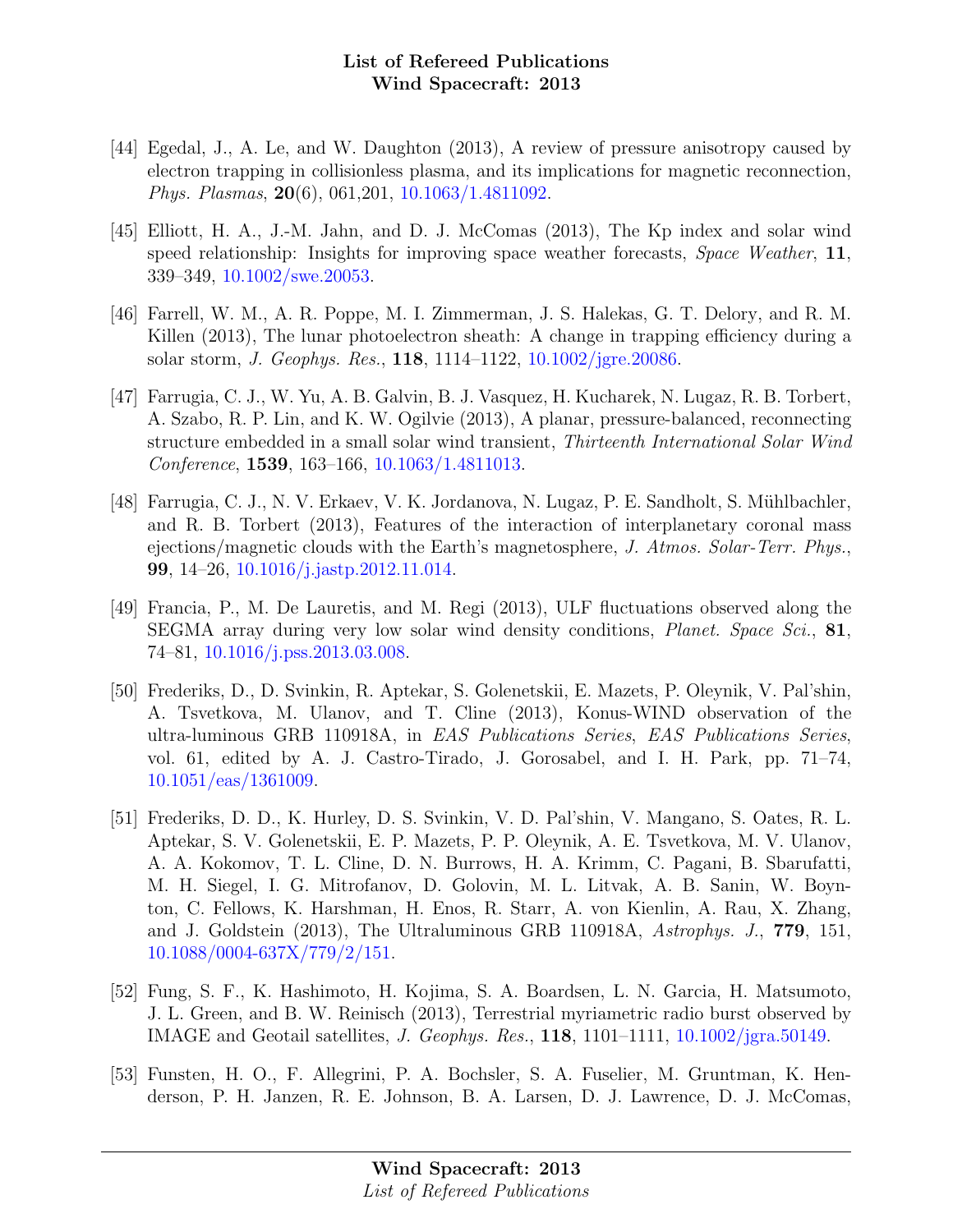E. MöBius, D. B. Reisenfeld, D. RodríGuez, N. A. Schwadron, and P. Wurz (2013), Reflection of solar wind hydrogen from the lunar surface, J. Geophys. Res., 118, 292–305, [10.1002/jgre.20055.](http://dx.doi.org/10.1002/jgre.20055)

- [54] Futaana, Y., S. Barabash, M. Wieser, C. Lue, P. Wurz, A. Vorburger, A. Bhardwaj, and K. Asamura (2013), Remote energetic neutral atom imaging of electric potential over a lunar magnetic anomaly, *Geophys. Res. Lett.*, 40, 262–266,  $10.1002\text{/grl.}50135$ .
- [55] Ganushkina, N. Y., O. A. Amariutei, Y. Y. Shprits, and M. W. Liemohn (2013), Transport of the plasma sheet electrons to the geostationary distances, J. Geophys. Res., 118, 82–98, [10.1029/2012JA017923.](http://dx.doi.org/10.1029/2012JA017923)
- [56] Gogoberidze, G., S. Perri, and V. Carbone (2013), The Yaglom Law in the Expanding Solar Wind, Astrophys. J., 769, 111, [10.1088/0004-637X/769/2/111.](http://dx.doi.org/10.1088/0004-637X/769/2/111)
- [57] Gopalswamy, N., P. Mäkelä, H. Xie, and S. Yashiro (2013), Testing the empirical shock arrival model using quadrature observations, Space Weather, 11, 661–669, [10.1002/2013SW000945.](http://dx.doi.org/10.1002/2013SW000945)
- [58] Gosling, J. T., and T. D. Phan (2013), Magnetic Reconnection in the Solar Wind at Current Sheets Associated with Extremely Small Field Shear Angles, Astrophys. J. Lett., 763, L39, [10.1088/2041-8205/763/2/L39.](http://dx.doi.org/10.1088/2041-8205/763/2/L39)
- [59] Grigorenko, E. E., H. V. Malova, A. V. Artemyev, O. V. Mingalev, E. A. Kronberg, R. Koleva, P. W. Daly, J. B. Cao, J.-A. Sauvaud, C. J. Owen, and L. M. Zelenyi (2013), Current sheet structure and kinetic properties of plasma flows during a near-Earth magnetic reconnection under the presence of a guide field, J. Geophys. Res., 118, 3265–3287, [10.1002/jgra.50310.](http://dx.doi.org/10.1002/jgra.50310)
- [60] Grimes, E. W., J. D. Perez, J. Goldstein, D. J. McComas, P. Valek, and D. Turner (2013), Comparison of TWINS and THEMIS observations of proton pitch angle distributions in the ring current during the 29 May 2010 geomagnetic storm, J. Geophys. Res., 118, 4895–4905, [10.1002/jgra.50455.](http://dx.doi.org/10.1002/jgra.50455)
- [61] Haaland, S., and J. Gjerloev (2013), On the relation between asymmetries in the ring current and magnetopause current, J. Geophys. Res., 118, 7593–7604, [10.1002/2013JA019345.](http://dx.doi.org/10.1002/2013JA019345)
- [62] Haaser, R. A., R. Davidson, R. A. Heelis, G. D. Earle, S. Venkatraman, and J. Klenzing (2013), Storm time meridional wind perturbations in the equatorial upper thermosphere, J. Geophys. Res., 118, 2756–2764, [10.1002/jgra.50299.](http://dx.doi.org/10.1002/jgra.50299)
- [63] Hajra, R., E. Echer, B. T. Tsurutani, and W. D. Gonzalez (2013), Solar cycle dependence of High-Intensity Long-Duration Continuous AE Activity (HILDCAA) events, relativistic electron predictors?, J. Geophys. Res., 118, 5626–5638, [10.1002/jgra.50530.](http://dx.doi.org/10.1002/jgra.50530)
- [64] Harris, B., C. J. Farrugia, N. V. Erkaev, and R. B. Torbert (2013), Observational aspects of IMF draping-related magnetosheath accelerations for northward IMF, Ann. Geophys., 31, 1779–1789, [10.5194/angeo-31-1779-2013.](http://dx.doi.org/10.5194/angeo-31-1779-2013)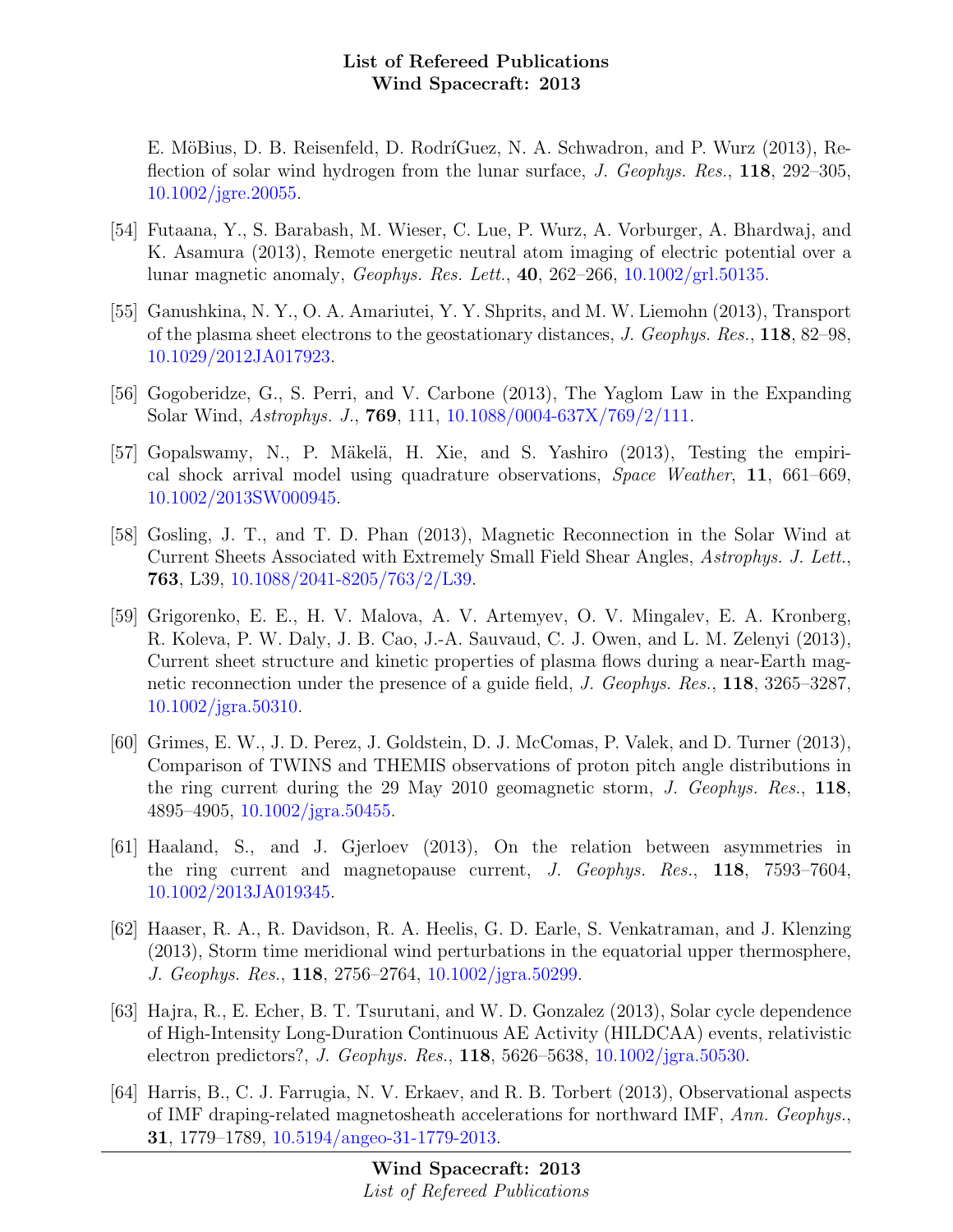- [65] Hartley, D. P., M. H. Denton, J. C. Green, T. G. Onsager, J. V. Rodriguez, and H. J. Singer (2013), Case studies of the impact of high-speed solar wind streams on the electron radiation belt at geosynchronous orbit: Flux, magnetic field, and phase space density, J. Geophys. Res., 118, 6964–6979, [10.1002/2013JA018923.](http://dx.doi.org/10.1002/2013JA018923)
- [66] Hietala, H., and F. Plaschke (2013), On the generation of magnetosheath high–speed jets by bow shock ripples, J. Geophys. Res., 118, 7237–7245, [10.1002/2013JA019172.](http://dx.doi.org/10.1002/2013JA019172)
- [67] Honkonen, I., L. Rast¨aTter, A. Grocott, A. Pulkkinen, M. Palmroth, J. Raeder, A. J. Ridley, and M. Wiltberger (2013), On the performance of global magnetohydrodynamic models in the Earth's magnetosphere, Space Weather, 11, 313–326, [10.1002/swe.20055.](http://dx.doi.org/10.1002/swe.20055)
- [68] Hosokawa, K., S. Taguchi, Y. Ogawa, and T. Aoki (2013), Periodicities of polar cap patches, J. Geophys. Res., 118, 447–453, [10.1029/2012JA018165.](http://dx.doi.org/10.1029/2012JA018165)
- [69] Hosokawa, K., S. Taguchi, Y. Ogawa, and J. Sakai (2013), Two-dimensional direct imaging of structuring of polar cap patches, J. Geophys. Res., 118, 6536–6543, [10.1002/jgra.50577.](http://dx.doi.org/10.1002/jgra.50577)
- [70] Hu, Q., C. J. Farrugia, V. A. Osherovich, C. Möstl, A. Szabo, K. W. Ogilvie, and R. P. Lepping (2013), Effect of Electron Pressure on the Grad-Shafranov Reconstruction of Interplanetary Coronal Mass Ejections, Solar Phys., 284, 275–291, [10.1007/s11207-013-](http://dx.doi.org/10.1007/s11207-013-0259-y) [0259-y.](http://dx.doi.org/10.1007/s11207-013-0259-y)
- [71] Hurley, K., V. D. Pal'shin, R. L. Aptekar, S. V. Golenetskii, D. D. Frederiks, E. P. Mazets, D. S. Svinkin, M. S. Briggs, V. Connaughton, C. Meegan, J. Goldsten, W. Boynton, C. Fellows, K. Harshman, I. G. Mitrofanov, D. V. Golovin, A. S. Kozyrev, M. L. Litvak, A. B. Sanin, A. Rau, A. von Kienlin, X. Zhang, K. Yamaoka, Y. Fukazawa, Y. Hanabata, M. Ohno, T. Takahashi, M. Tashiro, Y. Terada, T. Murakami, K. Makishima, S. Barthelmy, T. Cline, N. Gehrels, J. Cummings, H. A. Krimm, D. M. Smith, E. Del Monte, M. Feroci, and M. Marisaldi (2013), The Interplanetary Network Supplement to the Fermi GBM Catalog of Cosmic Gamma-Ray Bursts, Astrophys. J. Suppl., 207, 39, [10.1088/0067-0049/207/2/39.](http://dx.doi.org/10.1088/0067-0049/207/2/39)
- [72] Hwang, J., D.-Y. Lee, K.-C. Kim, D.-K. Shin, J.-H. Kim, J.-H. Cho, M.-Y. Park, and D. L. Turner (2013), Significant loss of energetic electrons at the heart of the outer radiation belt during weak magnetic storms, J. Geophys. Res., 118, 4221–4236, [10.1002/jgra.50410.](http://dx.doi.org/10.1002/jgra.50410)
- [73] Iju, T., M. Tokumaru, and K. Fujiki (2013), Radial Speed Evolution of Interplanetary Coronal Mass Ejections During Solar Cycle 23, Solar Phys., 288, 331–353, [10.1007/s11207-013-0297-5.](http://dx.doi.org/10.1007/s11207-013-0297-5)
- [74] Imber, S. M., S. E. Milan, and M. Lester (2013), Solar cycle variations in polar cap area measured by the superDARN radars, J. Geophys. Res., 118, 6188–6196, [10.1002/jgra.50509.](http://dx.doi.org/10.1002/jgra.50509)
- [75] Isenberg, P. A., B. A. Maruca, and J. C. Kasper (2013), Self-consistent ion cyclotron anisotropy-beta relation for solar wind protons, Thirteenth International Solar Wind Conference,  $1539, 187-190, 10.1063/1.4811019$ .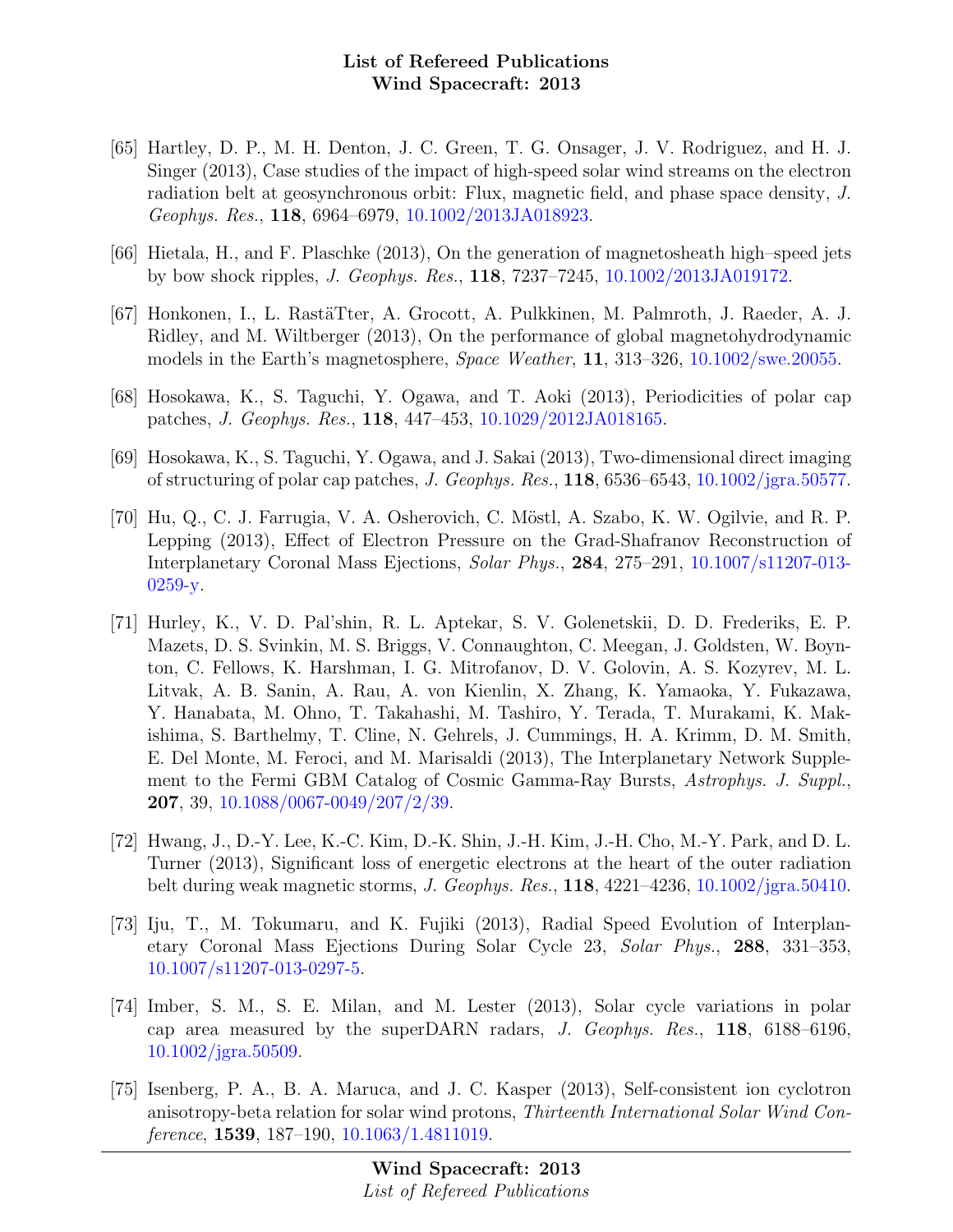- [76] Jackson, B. V., J. M. Clover, P. P. Hick, A. Buffington, M. M. Bisi, and M. Tokumaru (2013), Inclusion of Real-Time In-Situ Measurements into the UCSD Time-Dependent Tomography and Its Use as a Forecast Algorithm, Solar Phys., 285, 151–165, [10.1007/s11207-012-0102-x.](http://dx.doi.org/10.1007/s11207-012-0102-x)
- [77] Janvier, M., P. D´emoulin, and S. Dasso (2013), Global axis shape of magnetic clouds deduced from the distribution of their local axis orientation, Astron.  $\&$  Astrophys., 556, A50, [10.1051/0004-6361/201321442.](http://dx.doi.org/10.1051/0004-6361/201321442)
- [78] Jaynes, A. N., M. R. Lessard, J. V. Rodriguez, E. Donovan, T. M. Loto'Aniu, and K. Rychert (2013), Pulsating auroral electron flux modulations in the equatorial magnetosphere, J. Geophys. Res., 118, 4884–4894, [10.1002/jgra.50434.](http://dx.doi.org/10.1002/jgra.50434)
- [79] Jiang, J. (2013), Solar-cycle precursors and predictions, in IAU Symposium, IAU Symposium, vol. 294, edited by A. G. Kosovichev, E. de Gouveia Dal Pino, and Y. Yan, pp. 49–60, [10.1017/S1743921313002196.](http://dx.doi.org/10.1017/S1743921313002196)
- [80] Jiang, J., R. H. Cameron, D. Schmitt, and M. Schüssler (2013), Can Surface Flux Transport Account for the Weak Polar Field in Cycle 23?, Space Sci. Rev., 176, 289–298, [10.1007/s11214-011-9783-y.](http://dx.doi.org/10.1007/s11214-011-9783-y)
- [81] Jordan, A. P., T. J. Stubbs, C. J. Joyce, N. A. Schwadron, H. E. Spence, and J. K. Wilson (2013), The formation of molecular hydrogen from water ice in the lunar regolith by energetic charged particles, J. Geophys. Res., 118, 1257–1264, [10.1002/jgre.20095.](http://dx.doi.org/10.1002/jgre.20095)
- [82] Joshi, N. C., W. Uddin, A. K. Srivastava, R. Chandra, N. Gopalswamy, P. K. Manoharan, M. J. Aschwanden, D. P. Choudhary, R. Jain, N. V. Nitta, H. Xie, S. Yashiro, S. Akiyama, P. Mäkelä, P. Kayshap, A. K. Awasthi, V. C. Dwivedi, and K. Mahalakshmi (2013), A multiwavelength study of eruptive events on January 23, 2012 associated with a major solar energetic particle event, Adv. Space Res.,  $52$ , 1–14, [10.1016/j.asr.2013.03.009.](http://dx.doi.org/10.1016/j.asr.2013.03.009)
- [83] Juusola, L., N. Partamies, and E. Tanskanen (2013), Effect of the ring current on preconditioning the magnetosphere for steady magnetospheric convection, Geophys. Res. Lett., 40, 1917–1921, [10.1002/grl.50405.](http://dx.doi.org/10.1002/grl.50405)
- [84] Kahler, S. W. (2013), A Comparison of Solar Energetic Particle Event Timescales with Properties of Associated Coronal Mass Ejections, Astrophys. J., 769, 110, [10.1088/0004-](http://dx.doi.org/10.1088/0004-637X/769/2/110)  $637X/769/2/110$ .
- [85] Kahler, S. W., and A. Vourlidas (2013), A Comparison of the Intensities and Energies of Gradual Solar Energetic Particle Events with the Dynamical Properties of Associated Coronal Mass Ejections, Astrophys. J., 769, 143, [10.1088/0004-637X/769/2/143.](http://dx.doi.org/10.1088/0004-637X/769/2/143)
- [86] Kartavykh, Y. Y., W. Dröge, and B. Klecker (2013), Bimodal fluxes of near-relativistic electrons during the onset of solar particle events, J. Geophys. Res., 118, 4005–4020, [10.1002/jgra.50446.](http://dx.doi.org/10.1002/jgra.50446)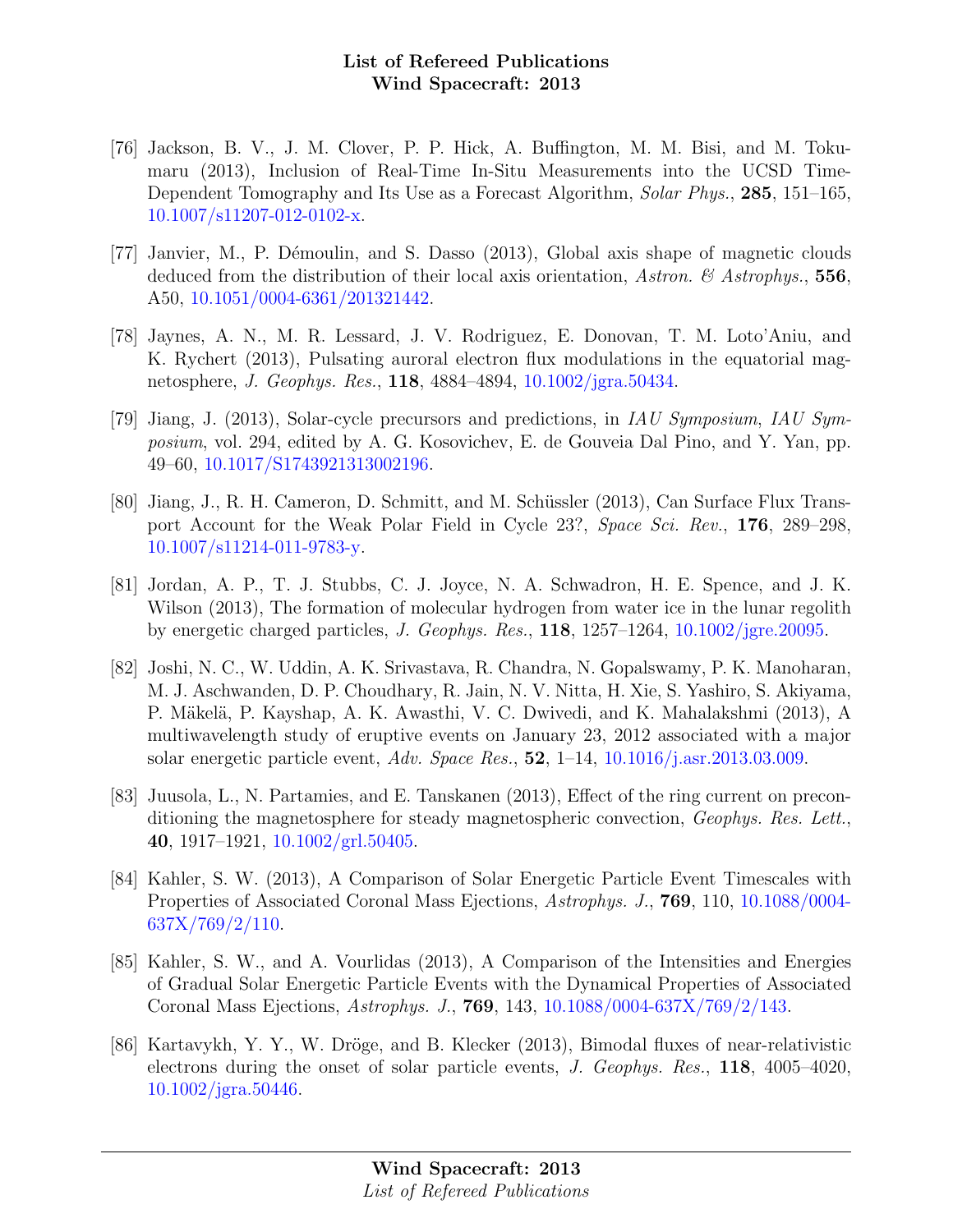- [87] Kasper, J. C., B. A. Maruca, M. L. Stevens, and A. Zaslavsky (2013), Sensitive Test for Ion-Cyclotron Resonant Heating in the Solar Wind, Phys. Rev. Lett., 110(9), 091102, [10.1103/PhysRevLett.110.091102.](http://dx.doi.org/10.1103/PhysRevLett.110.091102)
- [88] Katus, R. M., M. W. Liemohn, D. L. Gallagher, A. Ridley, and S. Zou (2013), Evidence for potential and inductive convection during intense geomagnetic events using normalized superposed epoch analysis, J. Geophys. Res., 118, 181–191, [10.1029/2012JA017915.](http://dx.doi.org/10.1029/2012JA017915)
- [89] Kellerman, A. C., Y. Y. Shprits, and D. L. Turner (2013), A Geosynchronous Radiation– belt Electron Empirical Prediction (GREEP) model, Space Weather, 11, 463–475, [10.1002/swe.20074.](http://dx.doi.org/10.1002/swe.20074)
- [90] Kellogg, P. J., K. Goetz, S. J. Monson, and A. Opitz (2013), Observations of transverse Z mode and parametric decay in the solar wind, J. Geophys. Res., 118, 4766–4775, [10.1002/jgra.50443.](http://dx.doi.org/10.1002/jgra.50443)
- [91] Kilpua, E. K. J., A. Isavnin, A. Vourlidas, H. E. J. Koskinen, and L. Rodriguez (2013), On the relationship between interplanetary coronal mass ejections and magnetic clouds, Ann. Geophys., 31, 1251–1265, [10.5194/angeo-31-1251-2013.](http://dx.doi.org/10.5194/angeo-31-1251-2013)
- [92] Kilpua, E. K. J., H. Hietala, H. E. J. Koskinen, D. Fontaine, and L. Turc (2013), Magnetic field and dynamic pressure ULF fluctuations in coronal-mass-ejection-driven sheath regions, Ann. Geophys., 31, 1559–1567, [10.5194/angeo-31-1559-2013.](http://dx.doi.org/10.5194/angeo-31-1559-2013)
- [93] Kim, K.-C., Y. Shprits, J. Lee, and J. Hwang (2013), Empirically modeled global distribution of magnetospheric chorus amplitude using an artificial neural network, J. Geophys. Res., 118, 6243–6253, [10.1002/jgra.50595.](http://dx.doi.org/10.1002/jgra.50595)
- [94] Kimura, T., L. Lamy, C. Tao, S. V. Badman, S. Kasahara, B. Cecconi, P. Zarka, A. Morioka, Y. Miyoshi, D. Maruno, Y. Kasaba, and M. Fujimoto (2013), Longterm modulations of Saturn's auroral radio emissions by the solar wind and seasonal variations controlled by the solar ultraviolet flux, J. Geophys. Res., 118, 7019–7035, [10.1002/2013JA018833.](http://dx.doi.org/10.1002/2013JA018833)
- [95] Kiyani, K. H., S. C. Chapman, F. Sahraoui, B. Hnat, O. Fauvarque, and Y. V. Khotyaintsev (2013), Enhanced Magnetic Compressibility and Isotropic Scale Invariance at Subion Larmor Scales in Solar Wind Turbulence, Astrophys. J., 763, 10, [10.1088/0004-](http://dx.doi.org/10.1088/0004-637X/763/1/10)  $637X/763/1/10$ .
- [96] Kokubun, S. (2013), ULF waves in the outer magnetosphere: Geotail observation 1 transverse waves, Earth, Planets, and Space, 65, 411–433, [10.5047/eps.2012.12.013.](http://dx.doi.org/10.5047/eps.2012.12.013)
- [97] Konovalenko, A. A., A. A. Stanislavsky, H. O. Rucker, A. Lecacheux, G. Mann, J.- L. Bougeret, M. L. Kaiser, C. Briand, P. Zarka, E. P. Abranin, V. V. Dorovsky, A. A. Koval, V. N. Mel'nik, D. V. Mukha, and M. Panchenko (2013), Synchronized observations by using the STEREO and the largest ground-based decametre radio telescope, Exper. Astron., 36, 137–154, [10.1007/s10686-012-9326-x.](http://dx.doi.org/10.1007/s10686-012-9326-x)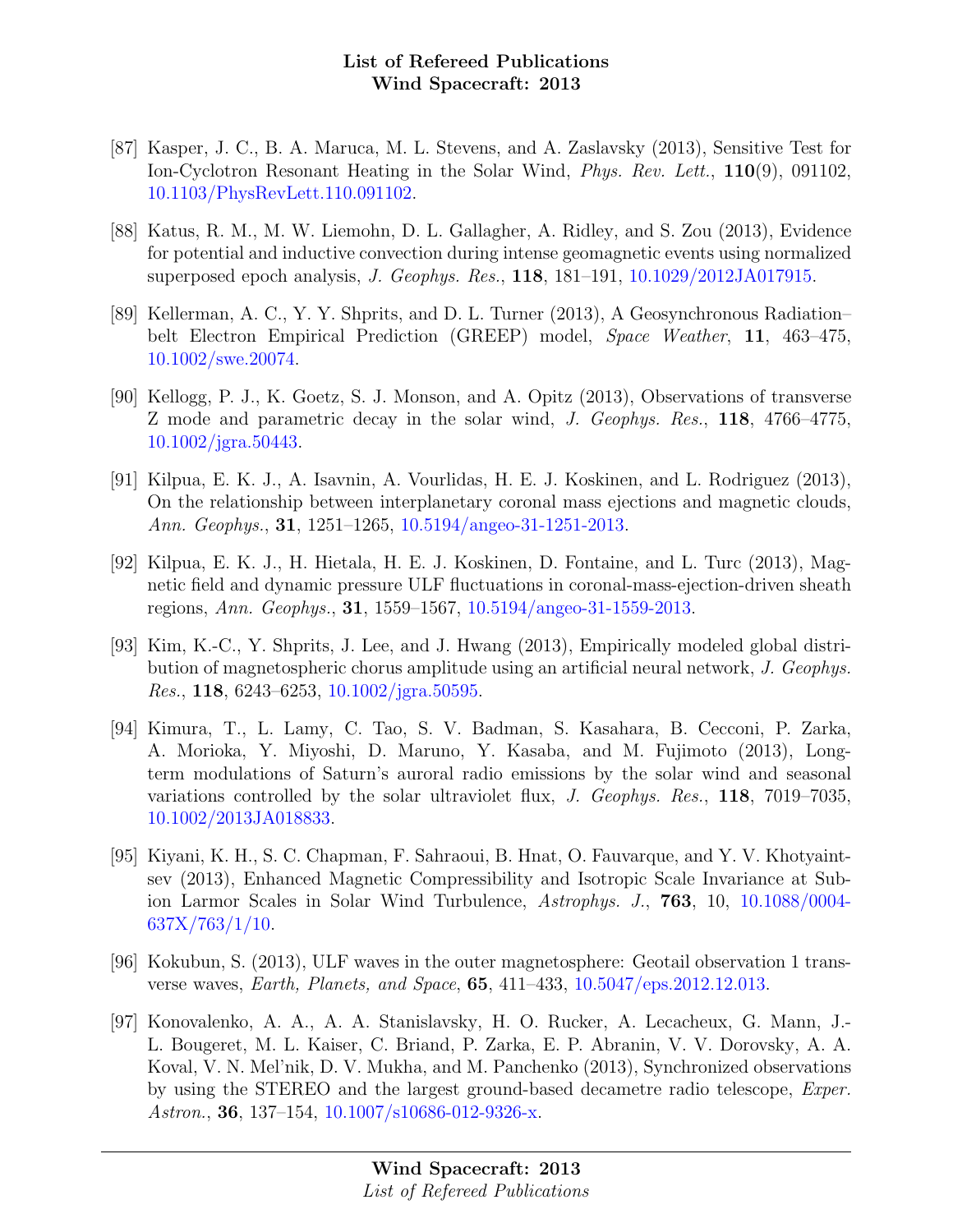- [98] Kopaˇc, D., S. Kobayashi, A. Gomboc, J. Japelj, C. G. Mundell, C. Guidorzi, A. Melandri, D. Bersier, Z. Cano, R. J. Smith, I. A. Steele, and F. J. Virgili (2013), GRB 090727 and Gamma-Ray Bursts with Early-time Optical Emission, Astrophys. J., 772, 73, [10.1088/0004-637X/772/1/73.](http://dx.doi.org/10.1088/0004-637X/772/1/73)
- [99] Koval, A., and A. Szabo (2013), Magnetic field turbulence spectra observed by the wind spacecraft, *Thirteenth International Solar Wind Conference*, **1539**, 211–214, [10.1063/1.4811025.](http://dx.doi.org/10.1063/1.4811025)
- [100] Krainev, M. B., and M. S. Kalinin (2013), On the description of the 11– and 22– year cycles in the GCR intensity, J. Phys. Conf. Ser., 409(1), 012155, [10.1088/1742-](http://dx.doi.org/10.1088/1742-6596/409/1/012155) [6596/409/1/012155.](http://dx.doi.org/10.1088/1742-6596/409/1/012155)
- [101] Kruparova, O., M. Maksimovic, J. Å AfráNková, Z. NěMečEk, O. Santolik, and V. Krupar (2013), Automated interplanetary shock detection and its application to Wind observations, J. Geophys. Res., 118, 4793–4803, [10.1002/jgra.50468.](http://dx.doi.org/10.1002/jgra.50468)
- [102] Kryakunova, O., I. Tsepakina, N. Nikolayevskiy, A. Malimbayev, A. Belov, A. Abunin, M. Abunina, E. Eroshenko, V. Oleneva, and V. Yanke (2013), Influence of high-speed streams from coronal holes on cosmic ray intensity in 2007, J. Phys. Conf. Ser.,  $409(1)$ , 012181, [10.1088/1742-6596/409/1/012181.](http://dx.doi.org/10.1088/1742-6596/409/1/012181)
- [103] Kwon, H.-J., K.-H. Kim, C.-W. Jun, K. Takahashi, D.-H. Lee, E. Lee, H. Jin, J. Seon, Y.-D. Park, and J. Hwang (2013), Low-latitude Pi2 pulsations during intervals of quiet geomagnetic conditions  $(K_p \le 1)$ , J. Geophys. Res., 118, 6145–6153, [10.1002/jgra.50582.](http://dx.doi.org/10.1002/jgra.50582)
- [104] Lee, C. O., C. N. Arge, D. Odstrčil, G. Millward, V. Pizzo, J. M. Quinn, and C. J. Henney (2013), Ensemble Modeling of CME Propagation, Solar Phys., 285, 349–368, [10.1007/s11207-012-9980-1.](http://dx.doi.org/10.1007/s11207-012-9980-1)
- [105] Lee, Y.-S., S. Kirkwood, G. G. Shepherd, Y.-S. Kwak, and K.-C. Kim (2013), Longperiodic strong radar echoes in the summer polar D region correlated with oscillations of high-speed solar wind streams, *Geophys. Res. Lett.*, **40**, 4160–4164, [10.1002/grl.50821.](http://dx.doi.org/10.1002/grl.50821)
- [106] Li, C., K. A. Firoz, L. P. Sun, and L. I. Miroshnichenko (2013), Electron and Proton Acceleration during the First Ground Level Enhancement Event of Solar Cycle 24, Astrophys. J., 770, 34, [10.1088/0004-637X/770/1/34.](http://dx.doi.org/10.1088/0004-637X/770/1/34)
- [107] Li, C., L. P. Sun, X. Y. Wang, and Y. Dai (2013), Coronal magnetic topology and the production of solar impulsive energetic electrons, Astrophys. J., 556, L2, [10.1051/0004-](http://dx.doi.org/10.1051/0004-6361/201322072) [6361/201322072.](http://dx.doi.org/10.1051/0004-6361/201322072)
- [108] Li, H., C. Wang, and Z. Peng (2013), Solar wind impacts on growth phase duration and substorm intensity: A statistical approach, J. Geophys. Res., 118, 4270–4278, [10.1002/jgra.50399.](http://dx.doi.org/10.1002/jgra.50399)
- [109] Li, K., S. Haaland, A. Eriksson, M. André, E. Engwall, Y. Wei, E. A. Kronberg, M. Fränz, P. W. Daly, H. Zhao, and Q. Y. Ren (2013), Transport of cold ions from the polar ionosphere to the plasma sheet, J. Geophys. Res.,  $118$ ,  $5467-5477$ ,  $10.1002/\text{jgra}.50518$ .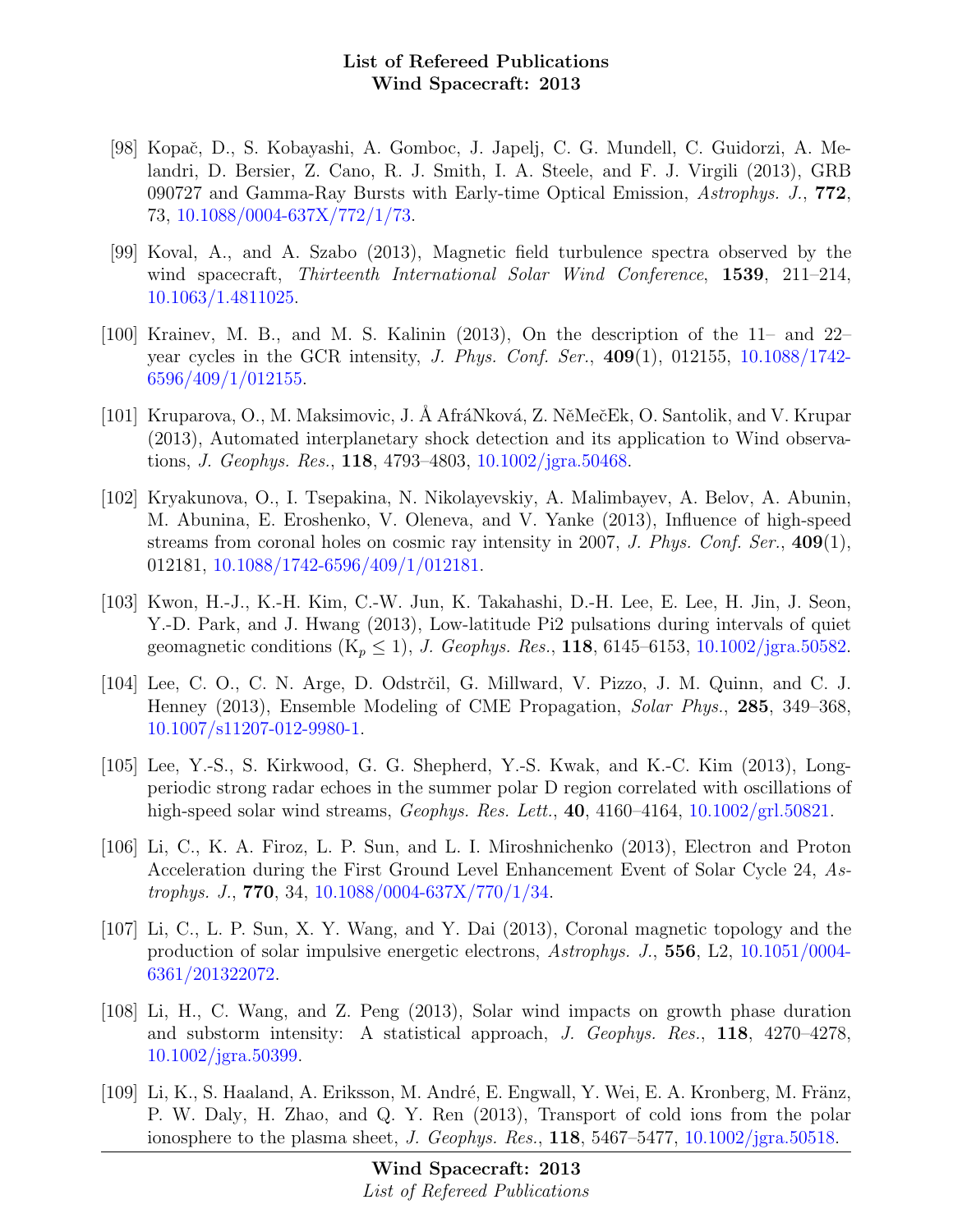- [110] Liou, K., P. T. Newell, Y.-L. Zhang, and L. J. Paxton (2013), Statistical comparison of isolated and non-isolated auroral substorms, J. Geophys. Res., 118, 2466–2477, [10.1002/jgra.50218.](http://dx.doi.org/10.1002/jgra.50218)
- [111] Liu, Y., L. M. Kistler, C. G. Mouikis, B. Klecker, and I. Dandouras (2013), Heavy ion effects on substorm loading and unloading in the Earth's magnetotail, J. Geophys. Res., 118, 2101–2112, [10.1002/jgra.50240.](http://dx.doi.org/10.1002/jgra.50240)
- [112] Liu, Y. D., J. G. Luhmann, N. Lugaz, C. Möstl, J. A. Davies, S. D. Bale, and R. P. Lin (2013), On Sun-to-Earth Propagation of Coronal Mass Ejections, Astrophys. J., 769(1), 45, [10.1088/0004-637X/769/1/45.](http://dx.doi.org/10.1088/0004-637X/769/1/45)
- [113] Lotova, N. A., and V. N. Obridko (2013), Dependence of the solar wind speed on the coronal magnetic field in cycle 23, Astron. Lett., 39, 474–480, [10.1134/S1063773713070049.](http://dx.doi.org/10.1134/S1063773713070049)
- [114] Luan, X., W. Wang, J. Lei, A. Burns, X. Dou, and J. Xu (2013), Geomagnetic and auroral activity driven by corotating interaction regions during the declining phase of Solar Cycle 23, J. Geophys. Res., 118, 1255–1269, [10.1002/jgra.50195.](http://dx.doi.org/10.1002/jgra.50195)
- [115] Lugaz, N., C. J. Farrugia, W. B. Manchester, IV, and N. Schwadron (2013), The Interaction of Two Coronal Mass Ejections: Influence of Relative Orientation, Astrophys. J., 778, 20, [10.1088/0004-637X/778/1/20.](http://dx.doi.org/10.1088/0004-637X/778/1/20)
- [116] Machol, J. L., A. A. Reinard, R. A. Viereck, and D. A. Biesecker (2013), Identification and replacement of proton-contaminated real-time ACE solar wind measurements, Space Weather, 11, 434–440, [10.1002/swe.20070.](http://dx.doi.org/10.1002/swe.20070)
- [117] Malaspina, D. M., D. L. Newman, L. B. Wilson, III, K. Goetz, P. J. Kellogg, and K. Kersten (2013), Electrostatic Solitary Waves in the Solar Wind: Evidence for Instability at Solar Wind Current Sheets, J. Geophys. Res., 118, 591–599.
- [118] Mancuso, S., and M. V. Garzelli (2013), Radial profile of the inner heliospheric magnetic field as deduced from Faraday rotation observations, Astron.  $\mathcal{C}$  Astrophys., 553, A100, [10.1051/0004-6361/201220319.](http://dx.doi.org/10.1051/0004-6361/201220319)
- [119] Mancuso, S., and M. V. Garzelli (2013), Coronal magnetic field strength from Type II radio emission: complementarity with Faraday rotation measurements, Astron.  $\mathcal{C}$  Astrophys., 560, L1, [10.1051/0004-6361/201322645.](http://dx.doi.org/10.1051/0004-6361/201322645)
- [120] Manoj, C., S. Maus, and P. Alken (2013), Long-period prompt-penetration electric fields derived from CHAMP satellite magnetic measurements, J. Geophys. Res., 118, 5919– 5930, [10.1002/jgra.50511.](http://dx.doi.org/10.1002/jgra.50511)
- [121] Manuel-Hernandez, T., E. Aguilar-Rodriguez, J. A. Gonzalez-Esparza, and V. Ontiveros (2013), Speed evolution of CME/shocks using multi-spacecraft observations of type II radio bursts: A case study, Thirteenth International Solar Wind Conference, 1539, 235– 238, [10.1063/1.4811031.](http://dx.doi.org/10.1063/1.4811031)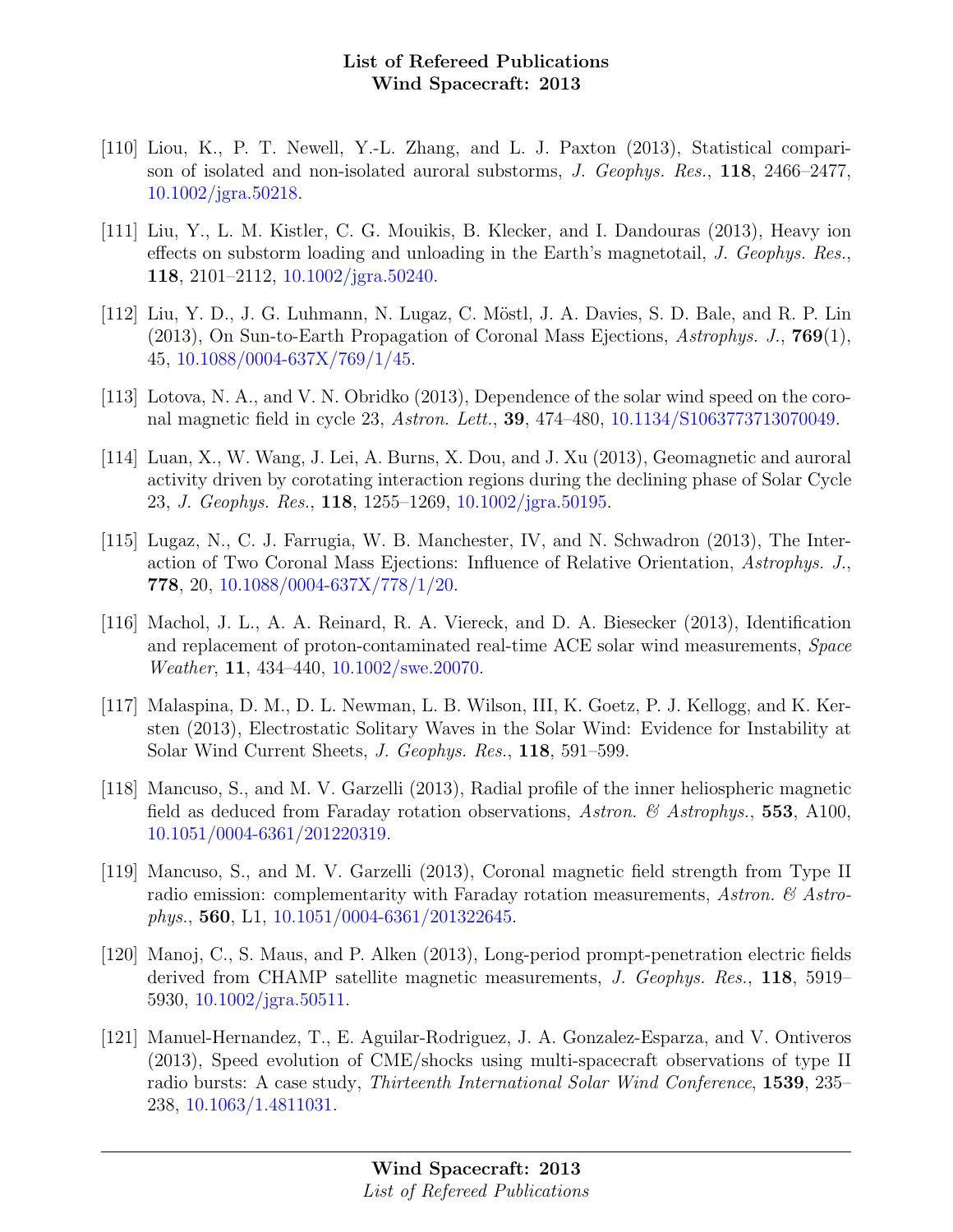- [122] Maričić, D., N. Bostasyan, M. Dumbović, A. Chilingarian, B. Mailyan, H. Rostomyan, K. Arakelyan, B. Vršnak, D. Roša, D. Hržina, I. Romštajn, and A. Veronig (2013), The Successive CME on 13th; 14th and 15th February 2011 and Forbush decrease on 18 February 2011, J. Phys. Conf. Ser., 409(1), 012158, [10.1088/1742-6596/409/1/012158.](http://dx.doi.org/10.1088/1742-6596/409/1/012158)
- [123] Maruca, B. A., and J. C. Kasper (2013), Improved interpretation of solar wind ion measurements via high-resolution magnetic field data, Adv. Space Res., 52, 723–731, [10.1016/j.asr.2013.04.006.](http://dx.doi.org/10.1016/j.asr.2013.04.006)
- [124] Maruca, B. A., S. D. Bale, L. Sorriso-Valvo, J. C. Kasper, and M. L. Stevens (2013), Collisional Thermalization of Hydrogen and Helium in Solar-Wind Plasma, Phys. Rev. Lett., **111**(24), 241101, [10.1103/PhysRevLett.111.241101.](http://dx.doi.org/10.1103/PhysRevLett.111.241101)
- [125] Matsui, H., R. B. Torbert, H. E. Spence, Y. V. Khotyaintsev, and P.-A. Lindqvist (2013), Revision of empirical electric field modeling in the inner magnetosphere using Cluster data, J. Geophys. Res., 118, 4119–4134, [10.1002/jgra.50373.](http://dx.doi.org/10.1002/jgra.50373)
- [126] McComas, D. J., N. Angold, H. A. Elliott, G. Livadiotis, N. A. Schwadron, R. M. Skoug, and C. W. Smith (2013), Weakest Solar Wind of the Space Age and the Current "Mini" Solar Maximum, Astrophys. J., 779, 2, [10.1088/0004-637X/779/1/2.](http://dx.doi.org/10.1088/0004-637X/779/1/2)
- [127] McPherron, R. L., D. N. Baker, T. I. Pulkkinen, T.-S. Hsu, J. Kissinger, and X. Chu (2013), Changes in solar wind-magnetosphere coupling with solar cycle, season, and time relative to stream interfaces, J. Atmos. Solar-Terr. Phys.,  $99, 1-13$ , [10.1016/j.jastp.2012.09.003.](http://dx.doi.org/10.1016/j.jastp.2012.09.003)
- [128] Merkin, V. G., B. J. Anderson, J. G. Lyon, H. Korth, M. Wiltberger, and T. Motoba (2013), Global evolution of Birkeland currents on 10 min timescales: MHD simulations and observations, J. Geophys. Res., 118, 4977–4997, [10.1002/jgra.50466.](http://dx.doi.org/10.1002/jgra.50466)
- [129] Mewaldt, R. A. (2013), Cosmic Rays in the Heliosphere: Requirements for Future Observations, Space Sci. Rev., 176, 365–390, [10.1007/s11214-012-9922-0.](http://dx.doi.org/10.1007/s11214-012-9922-0)
- [130] Mishin, V. V., Y. Y. Klibanova, and B. Tsegmed (2013), Solar wind inhomogeneity front inclination effect on properties of front-caused long-period geomagnetic pulsations, Cosmic Res., 51, 96–107, [10.1134/S0010952513020020.](http://dx.doi.org/10.1134/S0010952513020020)
- [131] Mishra, W., and N. Srivastava (2013), Estimating the Arrival Time of Earth-directed Coronal Mass Ejections at in Situ Spacecraft Using COR and HI Observations from STEREO, Astrophys. J., 772, 70, [10.1088/0004-637X/772/1/70.](http://dx.doi.org/10.1088/0004-637X/772/1/70)
- [132] Mitchell, J. J., and S. J. Schwartz (2013), Nonlocal electron heating at the Earth's bow shock and the role of the magnetically tangent point, J. Geophys. Res., 118, 7566–7575, [10.1002/2013JA019226.](http://dx.doi.org/10.1002/2013JA019226)
- [133] Miteva, R., K.-L. Klein, O. Malandraki, and G. Dorrian (2013), Solar Energetic Particle Events in the 23rd Solar Cycle: Interplanetary Magnetic Field Configuration and Statistical Relationship with Flares and CMEs, Solar Phys., 282, 579–613, [10.1007/s11207-](http://dx.doi.org/10.1007/s11207-012-0195-2) [012-0195-2.](http://dx.doi.org/10.1007/s11207-012-0195-2)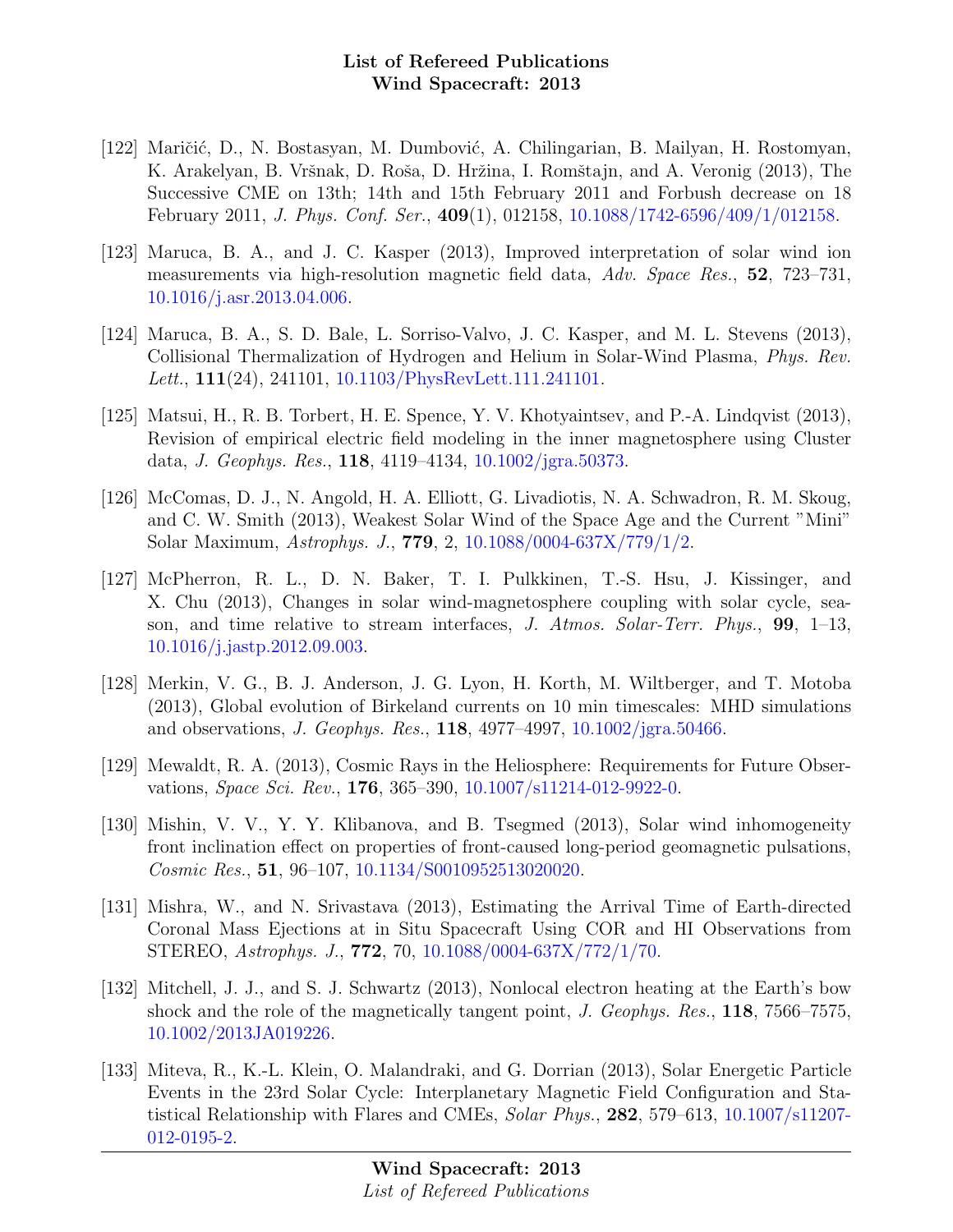- [134] Miteva, R., K.-L. Klein, S. W. Samwel, A. Nindos, A. Kouloumvakos, and H. Reid (2013), Radio Signatures of Solar Energetic Particles During the  $23^{rd}$  Solar Cycle, Central European Astrophys. Bull., 37, 541–553.
- [135] Miyoshi, Y., R. Kataoka, Y. Kasahara, A. Kumamoto, T. Nagai, and M. F. Thomsen (2013), High-speed solar wind with southward interplanetary magnetic field causes relativistic electron flux enhancement of the outer radiation belt via enhanced condition of whistler waves, *Geophys. Res. Lett.*, **40**, 4520-4525,  $10.1002\text{/grl.}50916$ .
- [136] Mujiber Rahman, A., A. Shanmugaraju, and S. Umapathy (2013), Propagation of normal and faster CMEs in the interplanetary medium, Adv. Space Res., 52, 1168–1177, [10.1016/j.asr.2013.05.033.](http://dx.doi.org/10.1016/j.asr.2013.05.033)
- [137] Mujiber Rahman, A., A. Shanmugaraju, S. Umapathy, and Y.-J. Moon (2013), A statistical study on the stand-off distances of interplanetary coronal mass ejections, J. Atmos. Solar-Terr. Phys., 105, 181–190, [10.1016/j.jastp.2013.10.001.](http://dx.doi.org/10.1016/j.jastp.2013.10.001)
- [138] Mulligan, T., A. A. Reinard, and B. J. Lynch (2013), Advancing in situ modeling of ICMEs: New techniques for new observations, J. Geophys. Res., 118, 1410–1427, [10.1002/jgra.50101.](http://dx.doi.org/10.1002/jgra.50101)
- [139] Nesse TyssøY, H., J. Stadsnes, F. SøRaas, and M. SøRbø (2013), Variations in cutoff latitude during the January 2012 solar proton event and implication for the distribution of particle energy deposition, *Geophys. Res. Lett.*, **40**,  $4149-4153$ ,  $10.1002\text{/grl.50815}$ .
- [140] Newell, P. T., J. W. Gjerloev, and E. J. Mitchell (2013), Space climate implications from substorm frequency, J. Geophys. Res., 118, 6254–6265, [10.1002/jgra.50597.](http://dx.doi.org/10.1002/jgra.50597)
- [141] Ngwira, C. M., A. Pulkkinen, F. D. Wilder, and G. Crowley (2013), Extended study of extreme geoelectric field event scenarios for geomagnetically induced current applications, Space Weather, 11, 121–131, [10.1002/swe.20021.](http://dx.doi.org/10.1002/swe.20021)
- [142] Ngwira, C. M., J. Klenzing, J. Olwendo, F. M. D'ujanga, R. Stoneback, and P. Baki (2013), A study of intense ionospheric scintillation observed during a quiet day in the East African low-latitude region, Radio Sci., 48, 396–405,  $10.1002/\text{rds}.20045$ .
- [143] Nieves-Chinchilla, T., A. Vourlidas, G. Stenborg, N. P. Savani, A. Koval, A. Szabo, and L. K. Jian (2013), Inner Heliospheric Evolution of a "Stealth" CME Derived from Multiview Imaging and Multipoint in Situ observations. I. Propagation to 1 AU, Astrophys. J., 779, 55, [10.1088/0004-637X/779/1/55.](http://dx.doi.org/10.1088/0004-637X/779/1/55)
- [144] Nishimura, Y., L. R. Lyons, X. Xing, V. Angelopoulos, E. F. Donovan, S. B. Mende, J. W. Bonnell, and U. Auster (2013), Tail reconnection region versus auroral activity inferred from conjugate ARTEMIS plasma sheet flow and auroral observations, J. Geophys. Res., 118, 5758–5766, [10.1002/jgra.50549.](http://dx.doi.org/10.1002/jgra.50549)
- [145] Ogasawara, K., V. Angelopoulos, M. A. Dayeh, S. A. Fuselier, G. Livadiotis, D. J. Mc-Comas, and J. P. McFadden (2013), Characterizing the dayside magnetosheath using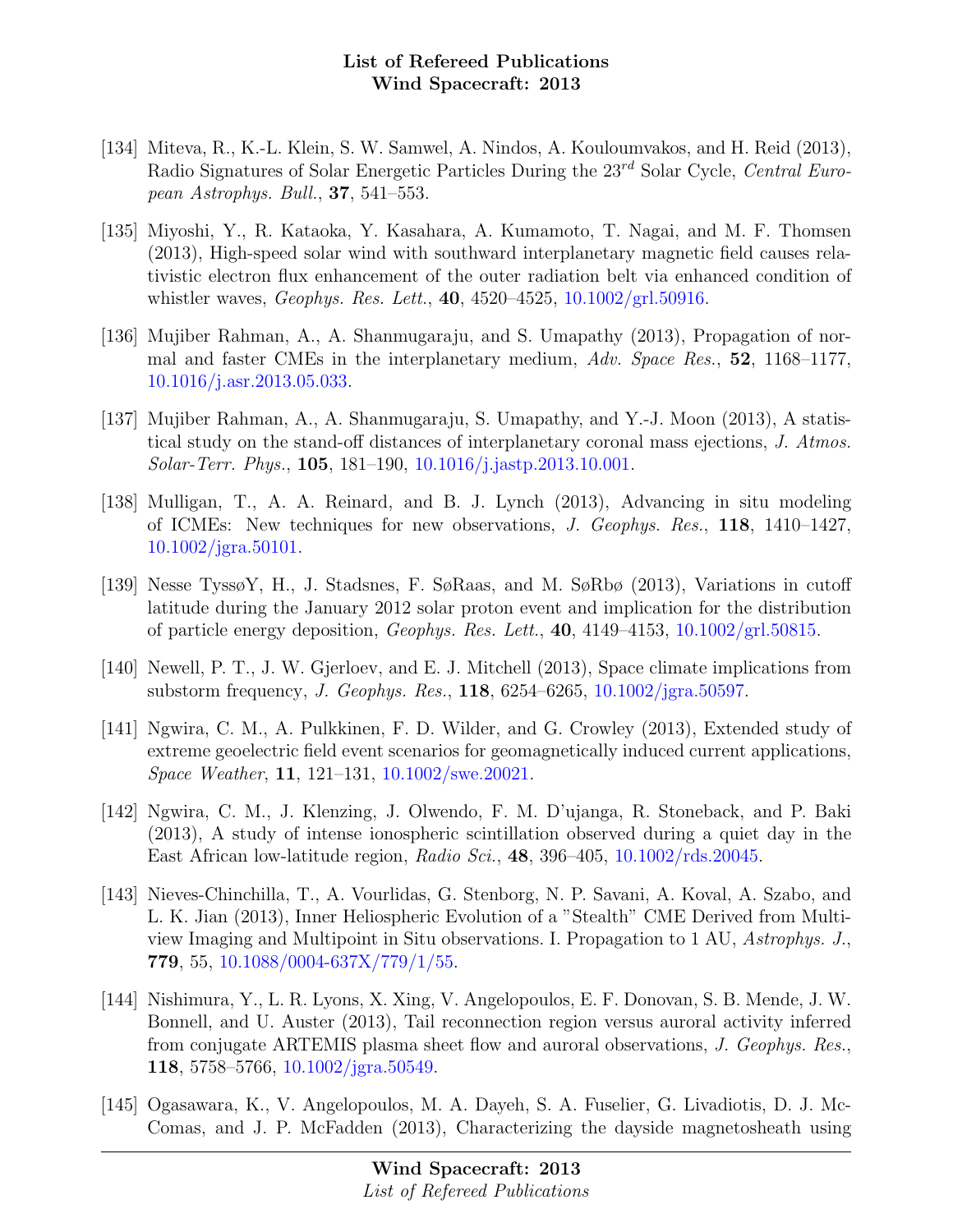energetic neutral atoms: IBEX and THEMIS observations, J. Geophys. Res., 118, 3126– 3137, [10.1002/jgra.50353.](http://dx.doi.org/10.1002/jgra.50353)

- [146] Ojeda, G. A., O. Mendes, M. A. Calzadilla, and M. O. Domingues (2013), Spatio-temporal entropy analysis of the magnetic field to help magnetic cloud characterization, J. Geophys. Res., 118, 5403–5414, [10.1002/jgra.50504.](http://dx.doi.org/10.1002/jgra.50504)
- [147] Opgenoorth, H. J., D. J. Andrews, M. Fränz, M. Lester, N. J. T. Edberg, D. Morgan, F. Duru, O. Witasse, and A. O. Williams (2013), Mars ionospheric response to solar wind variability, J. Geophys. Res., 118, 6558–6587, [10.1002/jgra.50537.](http://dx.doi.org/10.1002/jgra.50537)
- [148] Osherovich, V., J. Fainberg, and A. Webb (2013), Observational Evidence for a Double-Helix Structure in CMEs and Magnetic Clouds, Solar Phys., 284, 261–274, [10.1007/s11207-013-0278-8.](http://dx.doi.org/10.1007/s11207-013-0278-8)
- [149] Osman, K. T., W. H. Matthaeus, K. H. Kiyani, B. Hnat, and S. C. Chapman (2013), Proton Kinetic Effects and Turbulent Energy Cascade Rate in the Solar Wind, Phys. Rev. Lett., 111(20), 201101, [10.1103/PhysRevLett.111.201101.](http://dx.doi.org/10.1103/PhysRevLett.111.201101)
- [150] Owens, M. J., and R. J. Forsyth (2013), The Heliospheric Magnetic Field, Living Reviews in Solar Physics, 10, 5, [10.12942/lrsp-2013-5.](http://dx.doi.org/10.12942/lrsp-2013-5)
- [151] Owens, M. J., R. Challen, J. Methven, E. Henley, and D. R. Jackson (2013), A 27 day persistence model of near-Earth solar wind conditions: A long lead-time forecast and a benchmark for dynamical models, Space Weather, 11, 225–236, [10.1002/swe.20040.](http://dx.doi.org/10.1002/swe.20040)
- [152] Pallocchia, G. (2013), A sunward propagating fast wave in the magnetosheath observed after the passage of an interplanetary shock, J. Geophys. Res., 118, 331–339, [10.1029/2012JA017851.](http://dx.doi.org/10.1029/2012JA017851)
- [153] Pal'shin, V. D., K. Hurley, D. S. Svinkin, R. L. Aptekar, S. V. Golenetskii, D. D. Frederiks, E. P. Mazets, P. P. Oleynik, M. V. Ulanov, T. Cline, I. G. Mitrofanov, D. V. Golovin, A. S. Kozyrev, M. L. Litvak, A. B. Sanin, W. Boynton, C. Fellows, K. Harshman, J. Trombka, T. McClanahan, R. Starr, J. Goldsten, R. Gold, A. Rau, A. von Kienlin, V. Savchenko, D. M. Smith, W. Hajdas, S. D. Barthelmy, J. Cummings, N. Gehrels, H. Krimm, D. Palmer, K. Yamaoka, M. Ohno, Y. Fukazawa, Y. Hanabata, T. Takahashi, M. Tashiro, Y. Terada, T. Murakami, K. Makishima, M. S. Briggs, R. M. Kippen, C. Kouveliotou, C. Meegan, G. Fishman, V. Connaughton, M. Boër, C. Guidorzi, F. Frontera, E. Montanari, F. Rossi, M. Feroci, L. Amati, L. Nicastro, M. Orlandini, E. Del Monte, E. Costa, I. Donnarumma, Y. Evangelista, I. Lapshov, F. Lazzarotto, L. Pacciani, M. Rapisarda, P. Soffitta, G. Di Cocco, F. Fuschino, M. Galli, C. Labanti, M. Marisaldi, J.-L. Atteia, R. Vanderspek, and G. Ricker (2013), Interplanetary Network Localizations of Konus Short Gamma-Ray Bursts, Astrophys. J. Suppl., 207, 38, [10.1088/0067-0049/207/2/38.](http://dx.doi.org/10.1088/0067-0049/207/2/38)
- [154] Panchenko, M., H. O. Rucker, and W. M. Farrell (2013), Periodic bursts of Jovian non-Io decametric radio emission, Planet. Space Sci., 77, 3–11, [10.1016/j.pss.2012.08.015.](http://dx.doi.org/10.1016/j.pss.2012.08.015)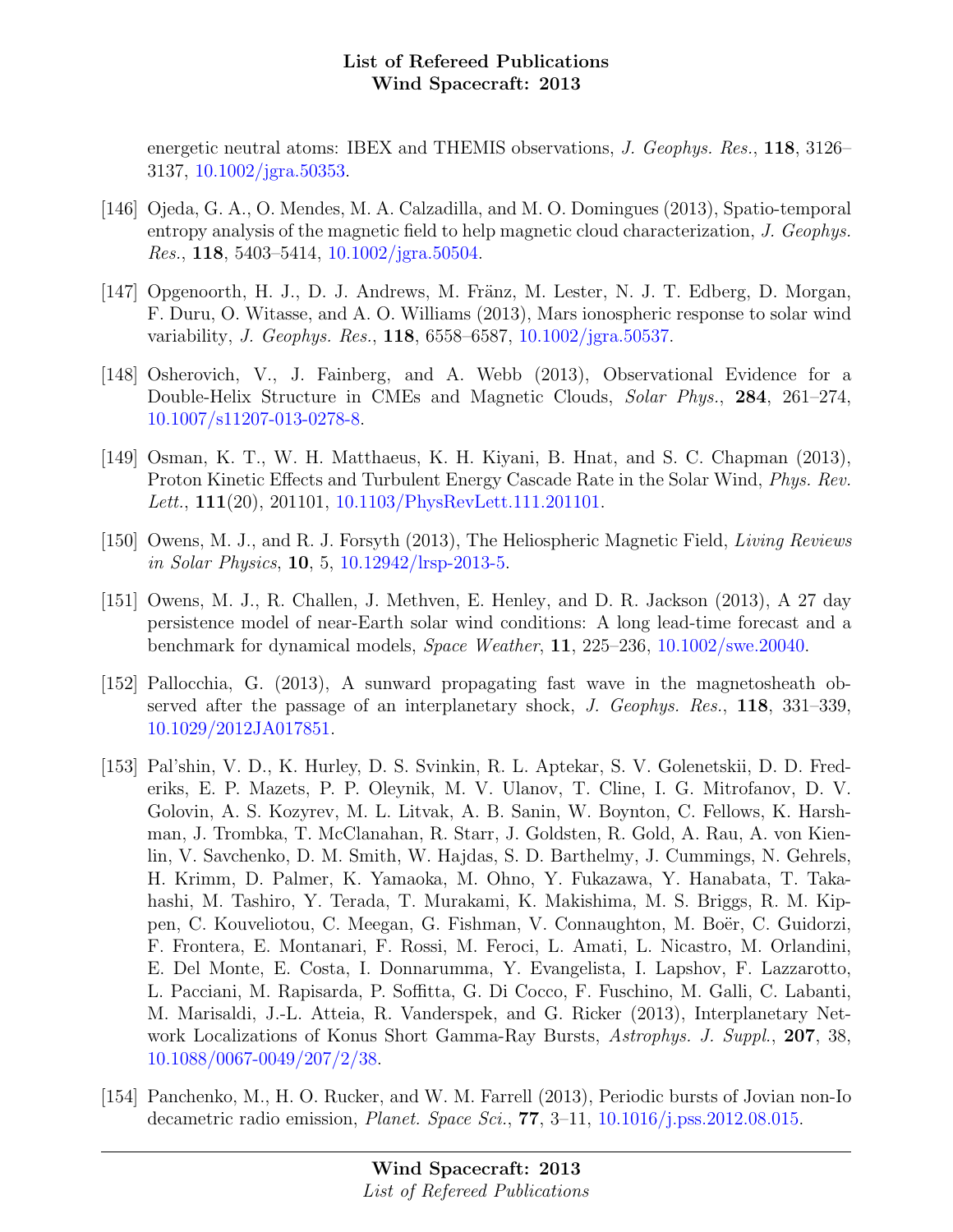- [155] Paouris, E. (2013), Ineffectiveness of Narrow CMEs for Cosmic Ray Modulation, Solar Phys., 284, 589–597, [10.1007/s11207-012-0166-7.](http://dx.doi.org/10.1007/s11207-012-0166-7)
- [156] Partamies, N., L. Juusola, E. Tanskanen, and K. Kauristie (2013), Statistical properties of substorms during different storm and solar cycle phases, Ann. Geophys., 31, 349–358, [10.5194/angeo-31-349-2013.](http://dx.doi.org/10.5194/angeo-31-349-2013)
- [157] Pietrolungo, M., S. Lepidi, L. Cafarella, and D. Di Mauro (2013), A statistical analysis of low frequency geomagnetic field pulsations at two Antarctic geomagnetic observatories in the polar cap region, *Adv. Space Res.*, **52**, 853–864, [10.1016/j.asr.2013.05.001.](http://dx.doi.org/10.1016/j.asr.2013.05.001)
- [158] Pitkänen, T., M. Hamrin, P. Norqvist, T. Karlsson, and H. Nilsson (2013), IMF dependence of the azimuthal direction of earthward magnetotail fast flows, *Geophys. Res. Lett.*, 40, 5598–5604, [10.1002/2013GL058136.](http://dx.doi.org/10.1002/2013GL058136)
- [159] Plaschke, F., H. Hietala, and V. Angelopoulos (2013), Anti-sunward high-speed jets in the subsolar magnetosheath, Ann. Geophys., 31, 1877–1889, [10.5194/angeo-31-1877-2013.](http://dx.doi.org/10.5194/angeo-31-1877-2013)
- [160] Pohjolainen, S., H. Allawi, and E. Valtonen (2013), Origin of wide-band IP type II bursts, Astron. & Astrophys., 558, A7, [10.1051/0004-6361/201220688.](http://dx.doi.org/10.1051/0004-6361/201220688)
- [161] Posch, J. L., M. J. Engebretson, A. J. Witte, D. L. Murr, M. R. Lessard, M. G. Johnsen, H. J. Singer, and M. D. Hartinger (2013), Simultaneous traveling convection vortex events and Pc1 wave bursts at cusp latitudes observed in Arctic Canada and Svalbard, J. Geophys. Res., 118, 6352–6363, [10.1002/jgra.50604.](http://dx.doi.org/10.1002/jgra.50604)
- [162] Posner, A., D. Odstrĉil, P. MacNeice, L. Rastaetter, C. Zeitlin, B. Heber, H. Elliott, R. A. Frahm, J. J. E. Hayes, T. T. von Rosenvinge, E. R. Christian, J. P. Andrews, R. Beaujean, S. Böttcher, D. E. Brinza, M. A. Bullock, S. Burmeister, F. A. Cucinotta, B. Ehresmann, M. Epperly, D. Grinspoon, J. Guo, D. M. Hassler, M.-H. Kim, J. Köhler, O. Kortmann, C. Martin Garcia, R. Müller-Mellin, K. Neal, S. C. R. Rafkin, G. Reitz, L. Seimetz, K. D. Smith, Y. Tyler, E. Weigle, and R. F. Wimmer-Schweingruber (2013), The Hohmann-Parker effect measured by the Mars Science Laboratory on the transfer from Earth to Mars: Consequences and opportunities, Planet. Space Sci., 89, 127–139, [10.1016/j.pss.2013.09.013.](http://dx.doi.org/10.1016/j.pss.2013.09.013)
- [163] Potapov, A. S., T. N. Polyushkina, and V. A. Pulyaev (2013), Observations of ULF waves in the solar corona and in the solar wind at the Earth's orbit, J. Atmos. Solar-Terr. Phys., 102, 235–242, [10.1016/j.jastp.2013.06.001.](http://dx.doi.org/10.1016/j.jastp.2013.06.001)
- [164] Prabin Devi, S., S. B. Singh, and A. Surjalal Sharma (2013), Deterministic dynamics of the magnetosphere: results of the 0-1 test, Nonlin. Proc. Geophys., 20, 11–18, [10.5194/npg-20-11-2013.](http://dx.doi.org/10.5194/npg-20-11-2013)
- [165] Prasanna Subramanian, S., and A. Shanmugaraju (2013), Study of interacting CMEs and DH type II radio bursts, *Astrophys. Space Sci.*, **344**, 305–312, [10.1007/s10509-012-1347-4.](http://dx.doi.org/10.1007/s10509-012-1347-4)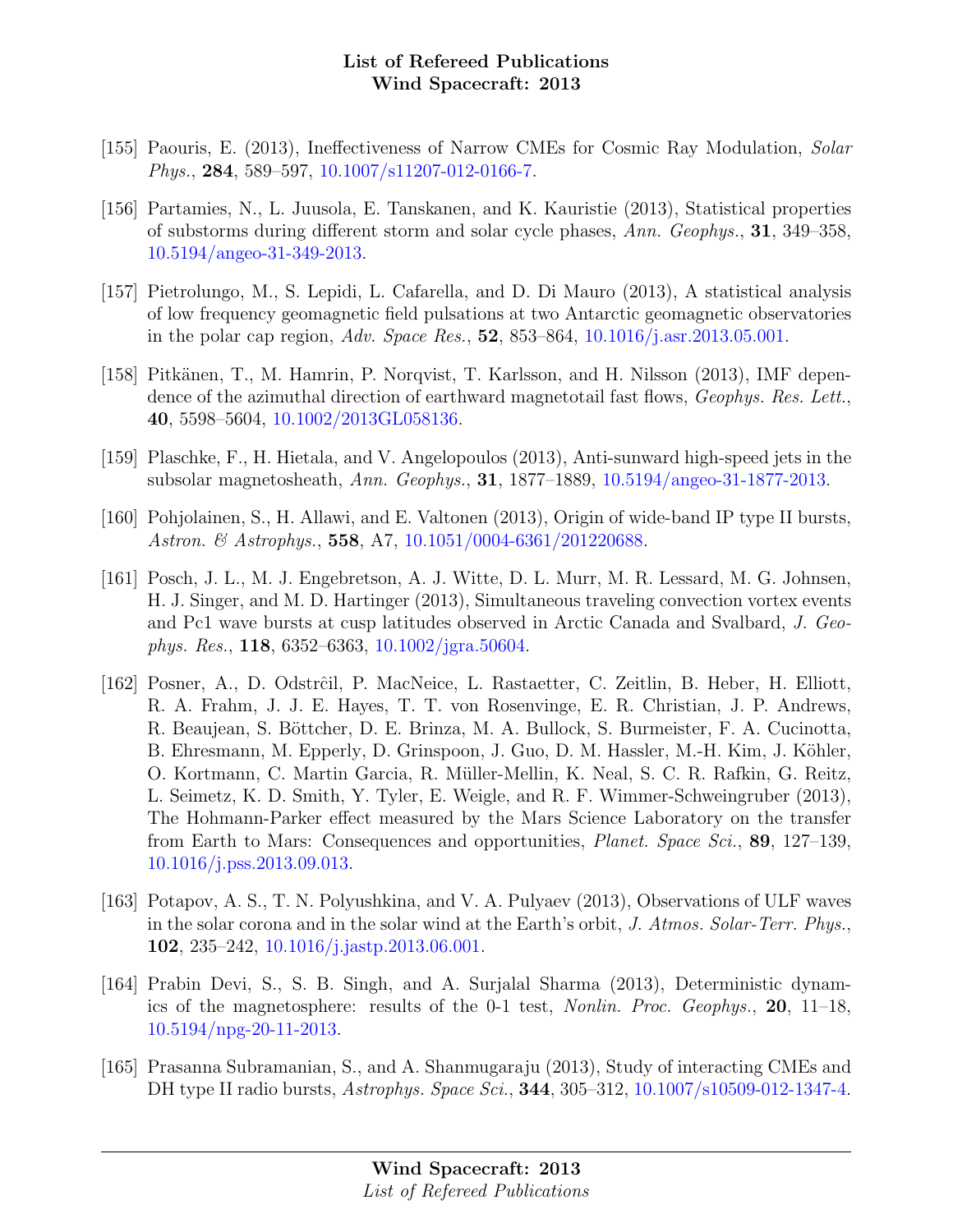- [166] Prikryl, P., R. Ghoddousi-Fard, B. S. R. Kunduri, E. G. Thomas, A. J. Coster, P. T. Jayachandran, E. Spanswick, and D. W. Danskin (2013), GPS phase scintillation and proxy index at high latitudes during a moderate geomagnetic storm, Ann. Geophys., 31, 805–816, [10.5194/angeo-31-805-2013.](http://dx.doi.org/10.5194/angeo-31-805-2013)
- [167] Pulkkinen, A., L. RastäTter, M. Kuznetsova, H. Singer, C. Balch, D. Weimer, G. Toth, A. Ridley, T. Gombosi, M. Wiltberger, J. Raeder, and R. Weigel (2013), Community-wide validation of geospace model ground magnetic field perturbation predictions to support model transition to operations, Space Weather, 11, 369–385, [10.1002/swe.20056.](http://dx.doi.org/10.1002/swe.20056)
- [168] Pulkkinen, T. I., N. Partamies, J. Kissinger, R. L. McPherron, K.-H. Glassmeier, and C. Carlson (2013), Plasma sheet magnetic fields and flows during steady magnetospheric convection events, J. Geophys. Res., 118, 6136–6144, [10.1002/jgra.50574.](http://dx.doi.org/10.1002/jgra.50574)
- [169] Qi, Y., S. Yao, J.-s. He, H. Tian, and C.-y. Tu (2013), A Statistical Study on the Reconnection in Boundary Layers of Small-scale Magnetic Flux Tubes in Solar Winds, Chinese Astron. Astrophys., 37, 163–174, [10.1016/j.chinastron.2013.04.005.](http://dx.doi.org/10.1016/j.chinastron.2013.04.005)
- [170] Quenby, J. J., T. Mulligan, J. B. Blake, and D. N. A. Shaul (2013), Diffusion Coefficients, Short-Term Cosmic Ray Modulation, and Convected Magnetic Structures, Adv. Astron., 2013, 429303, [10.1155/2013/429303.](http://dx.doi.org/10.1155/2013/429303)
- [171] Ragot, B. R. (2013), Modeling of the non-Gaussian PDFs of Field Variations and Intermittency in the Turbulent Solar Wind, Astrophys. J., 765, 97, [10.1088/0004-637X/765/2/97.](http://dx.doi.org/10.1088/0004-637X/765/2/97)
- [172] Rastätter, L., M. M. Kuznetsova, A. Glocer, D. Welling, X. Meng, J. Raeder, M. Wiltberger, V. K. Jordanova, Y. Yu, S. Zaharia, R. S. Weigel, S. Sazykin, R. Boynton, H. Wei, V. Eccles, W. Horton, M. L. Mays, and J. Gannon (2013), Geospace environment modeling 2008-2009 challenge:  $D_{st}$  index, *Space Weather*, 11, 187-205, [10.1002/swe.20036.](http://dx.doi.org/10.1002/swe.20036)
- [173] Reames, D. V. (2013), The Two Sources of Solar Energetic Particles, Space Sci. Rev., 175, 53–92, [10.1007/s11214-013-9958-9.](http://dx.doi.org/10.1007/s11214-013-9958-9)
- [174] Regi, M., P. Francia, M. De Lauretis, K. H. Glassmeier, and U. Villante (2013), Coherent transmission of upstream waves to polar latitudes through magnetotail lobes, J. Geophys. Res., 118, 6955–6963, [10.1002/2012JA018472.](http://dx.doi.org/10.1002/2012JA018472)
- [175] Reid, H. A. S., and E. P. Kontar (2013), Evolution of the Solar Flare Energetic Electrons in the Inhomogeneous Inner Heliosphere, Solar Phys., 285, 217–232, [10.1007/s11207-012-](http://dx.doi.org/10.1007/s11207-012-0013-x) [0013-x.](http://dx.doi.org/10.1007/s11207-012-0013-x)
- [176] Reisenfeld, D. B., R. C. Wiens, B. L. Barraclough, J. T. Steinberg, M. Neugebauer, J. Raines, and T. H. Zurbuchen (2013), Solar Wind Conditions and Composition During the Genesis Mission as Measured by in situ Spacecraft, Space Sci. Rev., 175, 125–164, [10.1007/s11214-013-9960-2.](http://dx.doi.org/10.1007/s11214-013-9960-2)
- [177] Reistad, J. P., N. ØStgaard, K. M. Laundal, and K. Oksavik (2013), On the non-conjugacy of nightside aurora and their generator mechanisms, J. Geophys. Res., 118, 3394–3406, [10.1002/jgra.50300.](http://dx.doi.org/10.1002/jgra.50300)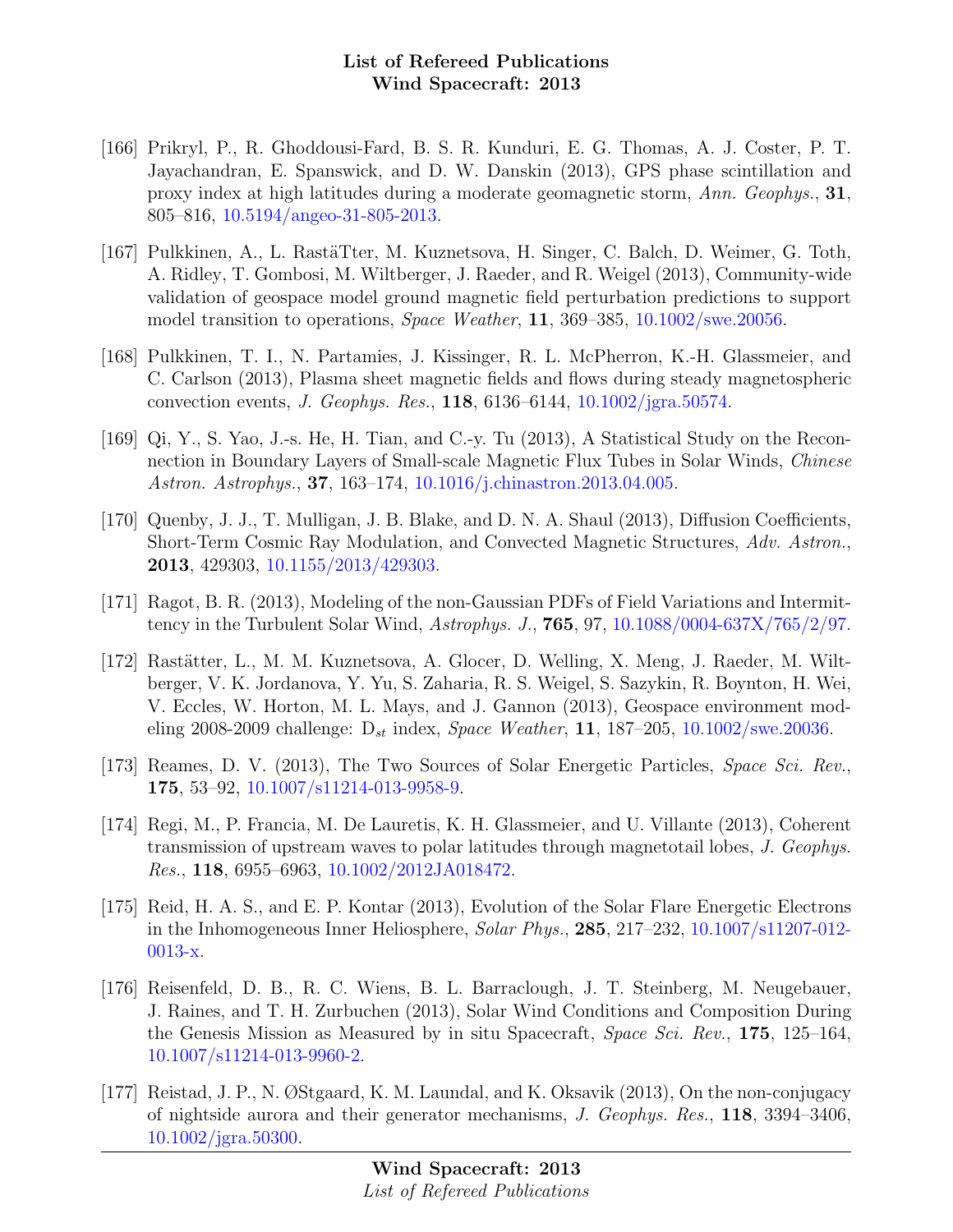- [178] Richardson, I. G. (2013), Geomagnetic activity during the rising phase of solar cycle 24, J. Space Weather Space Clim., 3(27), A08, [10.1051/swsc/2013031.](http://dx.doi.org/10.1051/swsc/2013031)
- [179] Safránková, J., Z. Němeček, L. Přech, G. Zastenker, I. Čermák, L. Chesalin, A. Komárek, J. Vaverka, M. Beránek, J. Pavlŭ, E. Gavrilova, B. Karimov, and A. Leibov (2013), Fast Solar Wind Monitor (BMSW): Description and First Results, Space Sci. Rev., 175, 165–182, [10.1007/s11214-013-9979-4.](http://dx.doi.org/10.1007/s11214-013-9979-4)
- [180] Savani, N. P., A. Vourlidas, A. Pulkkinen, T. Nieves-Chinchilla, B. Lavraud, and M. J. Owens (2013), Tracking the momentum flux of a CME and quantifying its influence on geomagnetically induced currents at Earth, Space Weather, 11, 245–261, [10.1002/swe.20038.](http://dx.doi.org/10.1002/swe.20038)
- [181] Schmidt, J. M., I. H. Cairns, and D. S. Hillan (2013), Prediction of Type II Solar Radio Bursts by Three-dimensional MHD Coronal Mass Ejection and Kinetic Radio Emission Simulations, Astrophys. J. Lett., 773, L30, [10.1088/2041-8205/773/2/L30.](http://dx.doi.org/10.1088/2041-8205/773/2/L30)
- [182] Seough, J., P. H. Yoon, K.-H. Kim, and D.-H. Lee (2013), Solar-Wind Proton Anisotropy Versus Beta Relation, Phys. Rev. Lett., 110(7), 071103, [10.1103/Phys-](http://dx.doi.org/10.1103/PhysRevLett.110.071103)[RevLett.110.071103.](http://dx.doi.org/10.1103/PhysRevLett.110.071103)
- [183] Sharma, R., N. Srivastava, D. Chakrabarty, C. Möstl, and Q. Hu (2013), Interplanetary and geomagnetic consequences of 5 January 2005 CMEs associated with eruptive filaments, J. Geophys. Res., 118, 3954–3967, [10.1002/jgra.50362.](http://dx.doi.org/10.1002/jgra.50362)
- [184] Shen, C., G. Li, X. Kong, J. Hu, X. D. Sun, L. Ding, Y. Chen, Y. Wang, and L. Xia (2013), Compound Twin Coronal Mass Ejections in the 2012 May 17 GLE Event, Astrophys. J., 763, 114, [10.1088/0004-637X/763/2/114.](http://dx.doi.org/10.1088/0004-637X/763/2/114)
- [185] Shen, C., C. Liao, Y. Wang, P. Ye, and S. Wang (2013), Source Region of the Decameter-Hectometric Type II Radio Burst: Shock-Streamer Interaction Region, Solar Phys., 282, 543–552, [10.1007/s11207-012-0161-z.](http://dx.doi.org/10.1007/s11207-012-0161-z)
- [186] Shi, Q. Q., M. Hartinger, V. Angelopoulos, Q.-G. Zong, X.-Z. Zhou, X.-Y. Zhou, A. Kellerman, A. M. Tian, J. Weygand, S. Y. Fu, Z. Y. Pu, J. Raeder, Y. S. Ge, Y. F. Wang, H. Zhang, and Z. H. Yao (2013), THEMIS observations of ULF wave excitation in the nightside plasma sheet during sudden impulse events, J. Geophys. Res., 118, 284–298, [10.1029/2012JA017984.](http://dx.doi.org/10.1029/2012JA017984)
- [187] Shi, Q. Q., Q.-G. Zong, S. Y. Fu, M. W. Dunlop, Z. Y. Pu, G. K. Parks, Y. Wei, W. H. Li, H. Zhang, M. Nowada, Y. B. Wang, W. J. Sun, T. Xiao, H. Reme, C. Carr, A. N. Fazakerley, and E. Lucek (2013), Solar wind entry into the high-latitude terrestrial magnetosphere during geomagnetically quiet times, Nature Communications, 4, 1466, [10.1038/ncomms2476.](http://dx.doi.org/10.1038/ncomms2476)
- [188] Shin, D.-K., and D.-Y. Lee (2013), Determining radial boundary conditions of outer radiation belt electrons using THEMIS observations, J. Geophys. Res., 118, 2888–2896, [10.1002/jgra.50334.](http://dx.doi.org/10.1002/jgra.50334)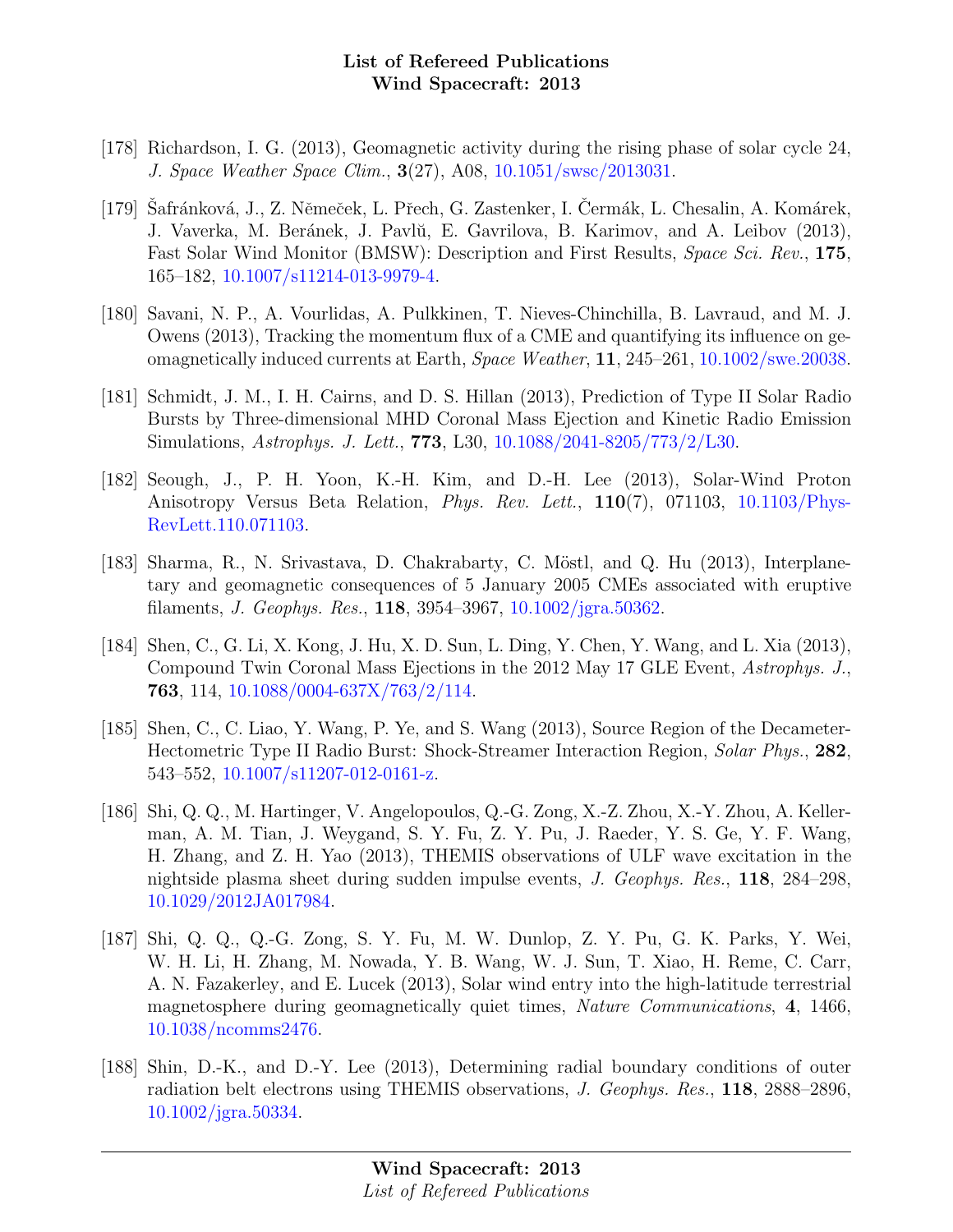- [189] Shue, J.-H., and J.-K. Chao (2013), The role of enhanced thermal pressure in the earthward motion of the Earth's magnetopause, J. Geophys. Res., 118, 3017-3026, [10.1002/jgra.50290.](http://dx.doi.org/10.1002/jgra.50290)
- [190] Simunac, K. D. C., A. B. Galvin, C. J. Farrugia, Y. C.-M. Liu, and J. G. Luhmann (2013), Multi-spacecraft observations of the heliospheric plasma sheet, in American Institute of Physics Conference Series, American Institute of Physics Conference Series, vol. 1539, edited by G. P. Zank, J. Borovsky, R. Bruno, J. Cirtain, S. Cranmer, H. Elliott, J. Giacalone, W. Gonzalez, G. Li, E. Marsch, E. Moebius, N. Pogorelov, J. Spann, and O. Verkhoglyadova, pp. 66–69, [10.1063/1.4810991.](http://dx.doi.org/10.1063/1.4810991)
- [191] Singh, A. K., S. Mishra, and R. Singh (2013), ULF wave index as magnetospheric and space-weather parameters, Adv. Space Res., 52, 1427–1436, [10.1016/j.asr.2013.07.040.](http://dx.doi.org/10.1016/j.asr.2013.07.040)
- [192] Slemzin, V., L. Harra, A. Urnov, S. Kuzin, F. Goryaev, and D. Berghmans (2013), Signatures of Slow Solar Wind Streams from Active Regions in the Inner Corona, Solar Phys., 286, 157–184, [10.1007/s11207-012-0004-y.](http://dx.doi.org/10.1007/s11207-012-0004-y)
- [193] Smith, C. W., N. A. Schwadron, and C. E. DeForest (2013), Decline and Recovery of the Interplanetary Magnetic Field during the Protracted Solar Minimum, Astrophys. J., 775, 59, [10.1088/0004-637X/775/1/59.](http://dx.doi.org/10.1088/0004-637X/775/1/59)
- [194] Snekvik, K., E. I. Tanskanen, and E. K. J. Kilpua (2013), An automated identification method for Alfvénic streams and their geoeffectiveness, J. Geophys. Res., 118, 5986–5998, [10.1002/jgra.50588.](http://dx.doi.org/10.1002/jgra.50588)
- [195] Sokół, J. M., M. Bzowski, M. Tokumaru, K. Fujiki, and D. J. McComas (2013), Heliolatitude and Time Variations of Solar Wind Structure from in situ Measurements and Interplanetary Scintillation Observations, Solar Phys., 285, 167–200, [10.1007/s11207-](http://dx.doi.org/10.1007/s11207-012-9993-9) [012-9993-9.](http://dx.doi.org/10.1007/s11207-012-9993-9)
- [196] Spencer, E., and S. Patra (2013), The effect of nonlinear ionospheric conductivity enhancement on magnetospheric substorms, Nonlin. Proc. Geophys., 20, 429–435, [10.5194/npg-](http://dx.doi.org/10.5194/npg-20-429-2013)[20-429-2013.](http://dx.doi.org/10.5194/npg-20-429-2013)
- [197] Stefan, C., V. Dobrica, and C. Demetrescu (2013), On the Evolution of Geomagnetic Activity in the Last 300 Years. Implications Regarding Solar Wind Dynamic Pressure and Magnetopause Standoff Distance, Sun and Geosphere, 8, 7–10.
- [198] Sun, L. P., and C. Li (2013), Bidirectional Fluxes of Nearly Relativistic Electrons During the Onset of Solar Energetic Particle Events, Astrophys. J., 765, 99, [10.1088/0004-](http://dx.doi.org/10.1088/0004-637X/765/2/99) [637X/765/2/99.](http://dx.doi.org/10.1088/0004-637X/765/2/99)
- [199] Sutcliffe, P. R., B. Heilig, and S. Lotz (2013), Spectral structure of Pc3-4 pulsations: possible signatures of cavity modes, Ann. Geophys., 31, 725–743, [10.5194/angeo-31-725-](http://dx.doi.org/10.5194/angeo-31-725-2013) [2013.](http://dx.doi.org/10.5194/angeo-31-725-2013)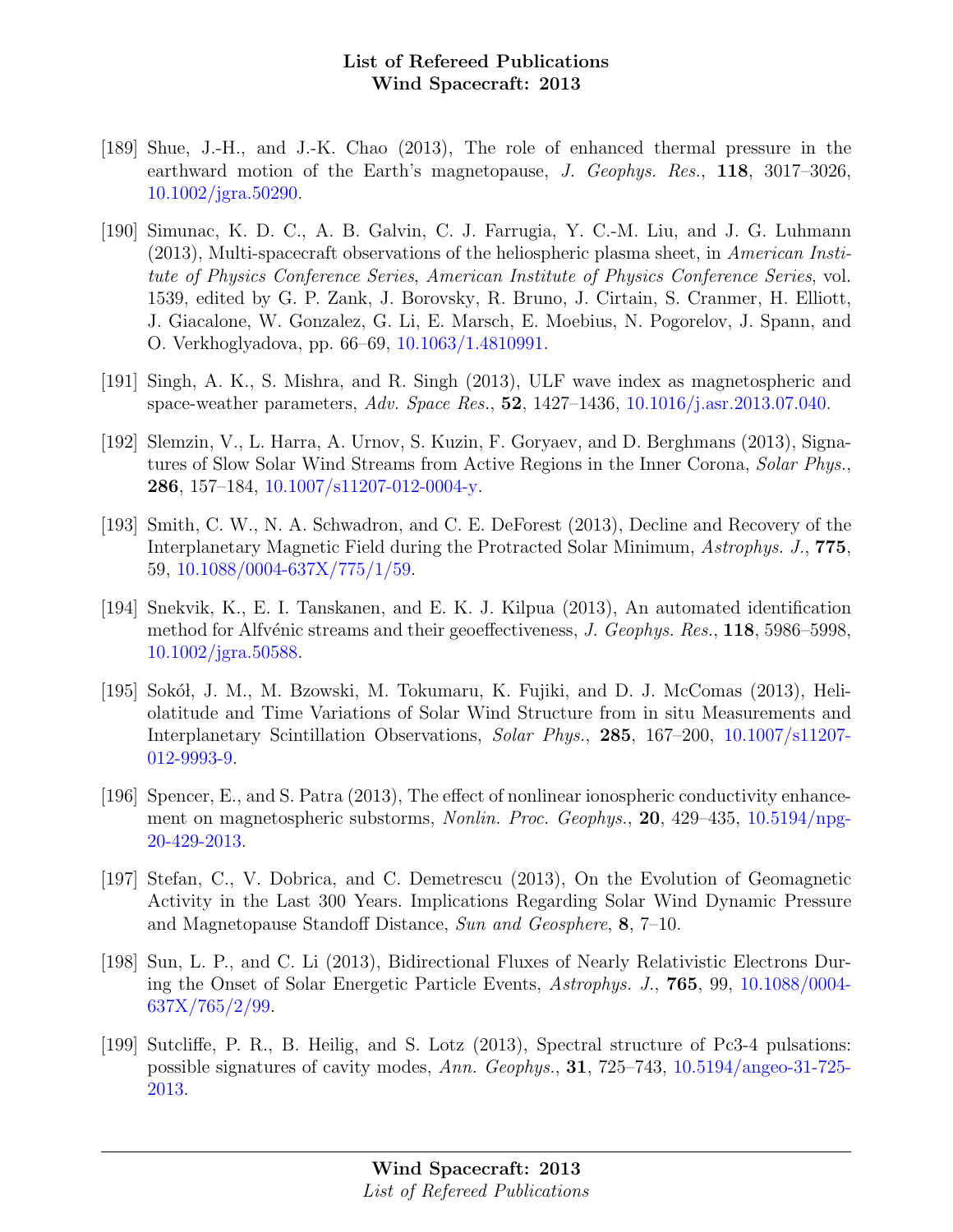- [200] Tan, L. C., O. E. Malandraki, D. V. Reames, C. K. Ng, L. Wang, I. Patsou, and A. Papaioannou (2013), Comparison between Path Lengths Traveled by Solar Electrons and Ions in Ground-Level Enhancement Events, Astrophys. J., 768, 68, [10.1088/0004-](http://dx.doi.org/10.1088/0004-637X/768/1/68) [637X/768/1/68.](http://dx.doi.org/10.1088/0004-637X/768/1/68)
- [201] Tanvir, N. R., A. J. Levan, A. S. Fruchter, J. Hjorth, R. A. Hounsell, K. Wiersema, and R. L. Tunnicliffe (2013), A 'kilonova' associated with the short-duration  $\gamma$ -ray burst GRB130603B, Nature, 500, 547–549, [10.1038/nature12505.](http://dx.doi.org/10.1038/nature12505)
- [202] Telloni, D., S. Perri, R. Bruno, V. Carbone, and R. D. Amicis (2013), An Analysis of Magnetohydrodynamic Invariants of Magnetic Fluctuations within Interplanetary Flux Ropes, Astrophys. J., 776, 3, [10.1088/0004-637X/776/1/3.](http://dx.doi.org/10.1088/0004-637X/776/1/3)
- [203] Thomas, E. G., J. B. H. Baker, J. M. Ruohoniemi, L. B. N. Clausen, A. J. Coster, J. C. Foster, and P. J. Erickson (2013), Direct observations of the role of convection electric field in the formation of a polar tongue of ionization from storm enhanced density, J. Geophys. Res., 118, 1180–1189, [10.1002/jgra.50116.](http://dx.doi.org/10.1002/jgra.50116)
- [204] Turc, L., D. Fontaine, P. Savoini, H. Hietala, and E. K. J. Kilpua (2013), A comparison of bow shock models with Cluster observations during low Alfv´en Mach number magnetic clouds, Ann. Geophys., 31, 1011–1019, [10.5194/angeo-31-1011-2013.](http://dx.doi.org/10.5194/angeo-31-1011-2013)
- [205] Tylka, A. J., O. E. Malandraki, G. Dorrian, Y.-K. Ko, R. G. Marsden, C. K. Ng, and C. Tranquille (2013), Initial Fe/O Enhancements in Large, Gradual, Solar Energetic Particle Events: Observations from Wind and Ulysses, Solar Phys., 285, 251–267, [10.1007/s11207-012-0064-z.](http://dx.doi.org/10.1007/s11207-012-0064-z)
- [206] Tziotziou, K., M. K. Georgoulis, and Y. Liu (2013), Interpreting Eruptive Behavior in NOAA AR 11158 via the Region's Magnetic Energy and Relative-helicity Budgets, Astrophys. J., **772**, 115,  $10.1088/0004-637X/772/2/115$ .
- [207] Ukhorskiy, A. Y., and M. I. Sitnov (2013), Dynamics of Radiation Belt Particles, Space Sci. Rev., 179, 545–578,  $10.1007 \mid s11214-012-9938-5.$
- [208] Vainio, R., E. Valtonen, B. Heber, O. E. Malandraki, A. Papaioannou, K.-L. Klein, A. Afanasiev, N. Agueda, H. Aurass, M. Battarbee, S. Braune, W. Dröge, U. Ganse, C. Hamadache, D. Heynderickx, K. Huttunen-Heikinmaa, J. Kiener, P. Kilian, A. Kopp, A. Kouloumvakos, S. Maisala, A. Mishev, R. Miteva, A. Nindos, T. Oittinen, O. Raukunen, E. Riihonen, R. Rodríguez-Gasén, O. Saloniemi, B. Sanahuja, R. Scherer, F. Spanier, V. Tatischeff, K. Tziotziou, I. G. Usoskin, and N. Vilmer (2013), The first SEPServer event catalogue ˜68-MeV solar proton events observed at 1 AU in 1996-2010, J. Space Weather Space Climate, 3(26), A12, [10.1051/swsc/2013030.](http://dx.doi.org/10.1051/swsc/2013030)
- [209] Vasanth, V., and S. Umapathy (2013), A Statistical Study on CMEs Associated with DH-Type-II Radio Bursts Based on Their Source Location (Limb and Disk Events), Solar Phys., 282, 239–247, [10.1007/s11207-012-0126-2.](http://dx.doi.org/10.1007/s11207-012-0126-2)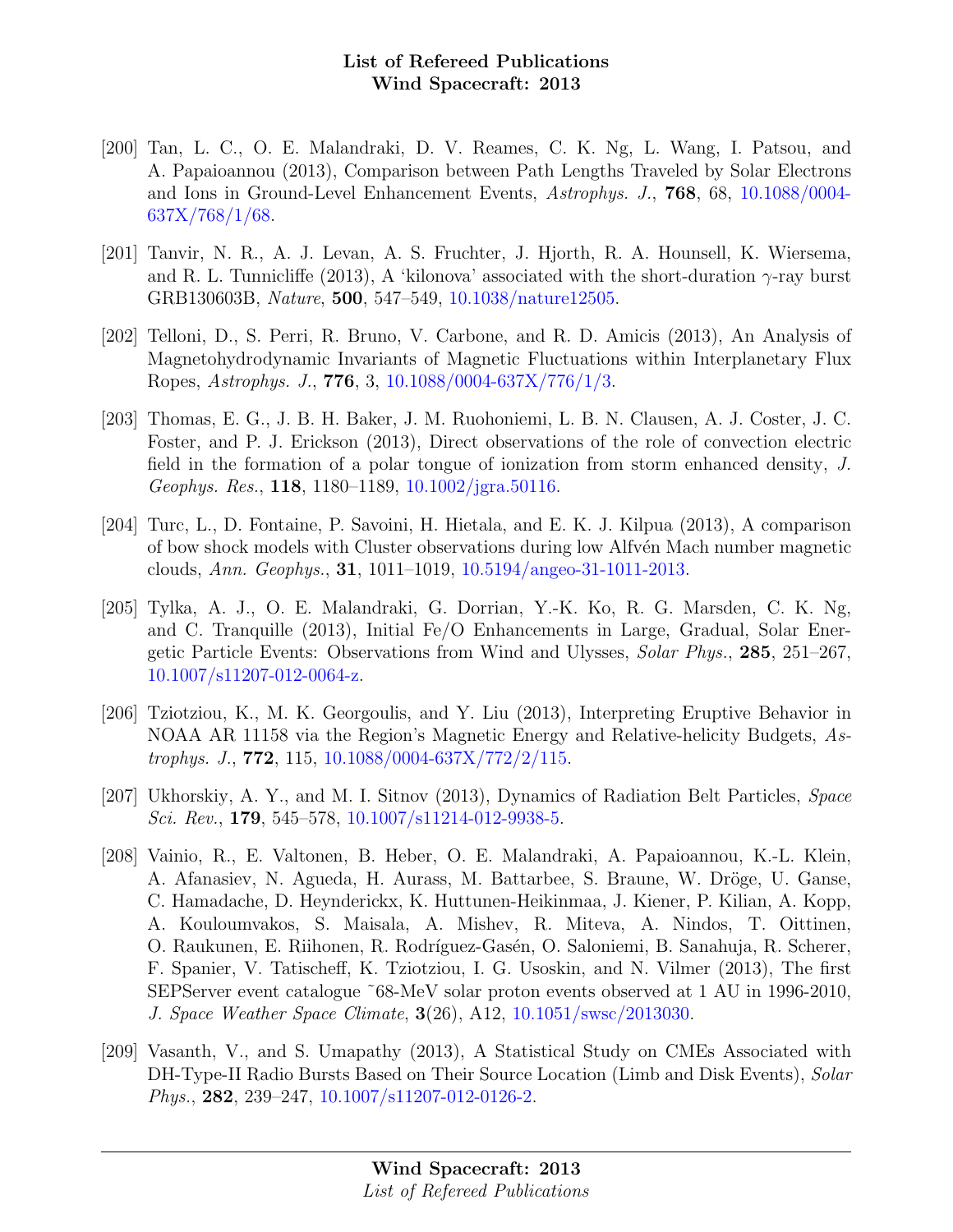- [210] Verkhoglyadova, O. P., B. T. Tsurutani, A. J. Mannucci, M. G. Mlynczak, L. A. Hunt, and T. Runge (2013), Variability of ionospheric TEC during solar and geomagnetic minima (2008 and 2009): external high speed stream drivers, Ann. Geophys., 31, 263–276, [10.5194/angeo-31-263-2013.](http://dx.doi.org/10.5194/angeo-31-263-2013)
- [211] Verscharen, D., S. Bourouaine, B. D. G. Chandran, and B. A. Maruca (2013), A Parallelpropagating Alfvénic Ion-beam Instability in the High-beta Solar Wind, Astrophys. J., 773, 8, [10.1088/0004-637X/773/1/8.](http://dx.doi.org/10.1088/0004-637X/773/1/8)
- [212] Verscharen, D., S. Bourouaine, and B. D. G. Chand ran (2013), Instabilities Driven by the Drift and Temperature Anisotropy of Alpha Particles in the Solar Wind, Astrophys. J., 773(2), 163, [10.1088/0004-637X/773/2/163.](http://dx.doi.org/10.1088/0004-637X/773/2/163)
- [213] Virgili, F. J., C. G. Mundell, V. Pal'shin, C. Guidorzi, R. Margutti, A. Melandri, R. Harrison, S. Kobayashi, R. Chornock, A. Henden, A. C. Updike, S. B. Cenko, N. R. Tanvir, I. A. Steele, A. Cucchiara, A. Gomboc, A. Levan, Z. Cano, C. J. Mottram, N. R. Clay, D. Bersier, D. Kopač, J. Japelj, A. V. Filippenko, W. Li, D. Svinkin, S. Golenetskii, D. H. Hartmann, P. A. Milne, G. Williams, P. T. O'Brien, D. B. Fox, and E. Berger (2013), GRB 091024A and the Nature of Ultra-long Gamma-Ray Bursts, Astrophys. J., 778, 54, [10.1088/0004-637X/778/1/54.](http://dx.doi.org/10.1088/0004-637X/778/1/54)
- [214] Vlasova, N. A., E. A. Ginzburg, V. V. Kalegaev, I. N. Myagkova, M. I. Panasyuk, I. A. Rubinshtein, M. O. Riazantseva, P. M. Svidsky, and V. I. Tulupov (2013), Penetration of solar cosmic rays into the Earth's magnetosphere on January 28, 2012, Cosmic Res., 51, 319–325, [10.1134/S0010952513050092.](http://dx.doi.org/10.1134/S0010952513050092)
- [215] Vorburger, A., P. Wurz, S. Barabash, M. Wieser, Y. Futaana, C. Lue, M. Holmström, A. Bhardwaj, M. B. Dhanya, and K. Asamura (2013), Energetic neutral atom imaging of the lunar surface, J. Geophys. Res., 118, 3937–3945, [10.1002/jgra.50337.](http://dx.doi.org/10.1002/jgra.50337)
- [216] Walker, S. A., A. C. Fabian, J. S. Sanders, A. Simionescu, and Y. Tawara (2013), X-ray exploration of the outskirts of the nearby Centaurus cluster using Suzaku and Chandra, Mon. Not. Roy. Astron. Soc., 432, 554–569, [10.1093/mnras/stt497.](http://dx.doi.org/10.1093/mnras/stt497)
- [217] Walsh, A. P., A. N. Fazakerley, C. Forsyth, C. J. Owen, M. G. G. T. Taylor, and I. J. Rae (2013), Sources of electron pitch angle anisotropy in the magnetotail plasma sheet, J. Geophys. Res., 118, 6042–6054, [10.1002/jgra.50553.](http://dx.doi.org/10.1002/jgra.50553)
- [218] Wang, C.-P., C. Yue, S. Zaharia, X. Xing, L. Lyons, V. Angelopoulos, T. Nagai, and T. Lui (2013), Empirical modeling of plasma sheet pressure and three-dimensional forcebalanced magnetospheric magnetic field structure: 1. Observation, J. Geophys. Res., 118, 6154–6165, [10.1002/jgra.50585.](http://dx.doi.org/10.1002/jgra.50585)
- [219] Wang, S., Q. Zong, and H. Zhang (2013), Cluster observations of hot flow anomalies with large flow deflections: 2. Bow shock geometry at HFA edges,  $J.$  Geophys. Res., 118, 418–433, [10.1029/2012JA018204.](http://dx.doi.org/10.1029/2012JA018204)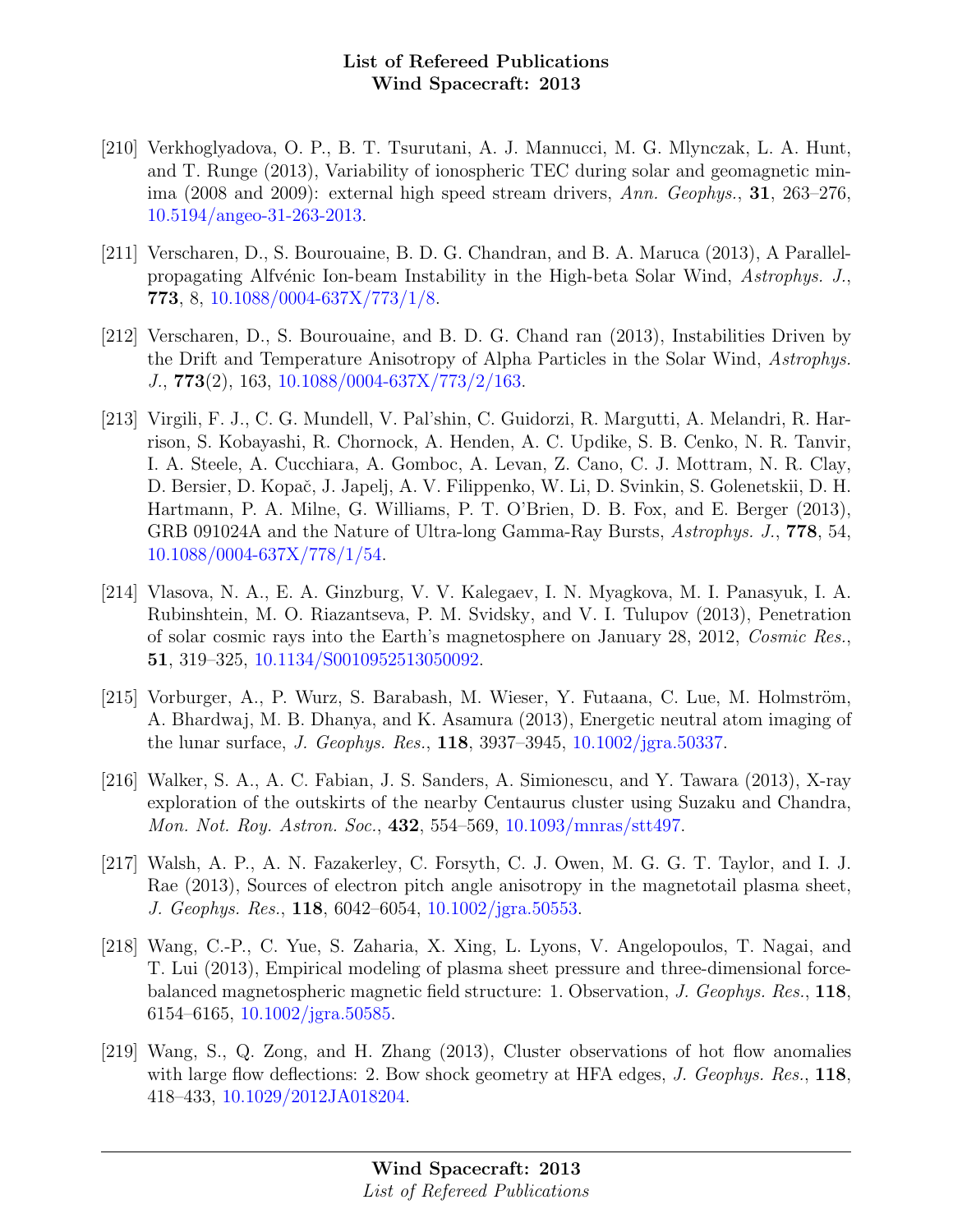- [220] Wang, S., Q. Zong, and H. Zhang (2013), Cluster observations of hot flow anomalies with large flow deflections: 1. Velocity deflections, *J. Geophys. Res.*, 118, 732-743, [10.1002/jgra.50100.](http://dx.doi.org/10.1002/jgra.50100)
- [221] Wang, X., C. Tu, J. He, E. Marsch, and L. Wang (2013), On Intermittent Turbulence Heating of the Solar Wind: Differences between Tangential and Rotational Discontinuities, Astrophys. J. Lett., 772, L14, [10.1088/2041-8205/772/2/L14.](http://dx.doi.org/10.1088/2041-8205/772/2/L14)
- [222] Webb, D. F., C. M¨ostl, B. V. Jackson, M. M. Bisi, T. A. Howard, T. Mulligan, E. A. Jensen, L. K. Jian, J. A. Davies, C. A. de Koning, Y. Liu, M. Temmer, J. M. Clover, C. J. Farrugia, R. A. Harrison, N. Nitta, D. Odstrcil, S. J. Tappin, and H.-S. Yu (2013), Heliospheric Imaging of 3D Density Structures During the Multiple Coronal Mass Ejections of Late July to Early August 2010, *Solar Phys.*, **285**, 317–348, [10.1007/s11207-013-0260-5.](http://dx.doi.org/10.1007/s11207-013-0260-5)
- [223] Weygand, J. M., W. H. Matthaeus, M. G. Kivelson, and S. Dasso (2013), Magnetic correlation functions in the slow and fast solar wind in the Eulerian reference frame, J. Geophys. Res., 118, 3995–4004, [10.1002/jgra.50398.](http://dx.doi.org/10.1002/jgra.50398)
- [224] Wicks, R. T., A. Mallet, T. S. Horbury, C. H. K. Chen, A. A. Schekochihin, and J. J. Mitchell (2013), Alignment and Scaling of Large-Scale Fluctuations in the Solar Wind, Phys. Rev. Lett., 110(2), 025003, [10.1103/PhysRevLett.110.025003.](http://dx.doi.org/10.1103/PhysRevLett.110.025003)
- [225] Wicks, R. T., D. A. Roberts, A. Mallet, A. A. Schekochihin, T. S. Horbury, and C. H. K. Chen (2013), Correlations at Large Scales and the Onset of Turbulence in the Fast Solar Wind, Astrophys. J., 778(2), 177, [10.1088/0004-637X/778/2/177.](http://dx.doi.org/10.1088/0004-637X/778/2/177)
- [226] Wiedenbeck, M. E., G. M. Mason, C. M. S. Cohen, N. V. Nitta, R. Gómez-Herrero, and D. K. Haggerty (2013), Observations of Solar Energetic Particles from <sup>3</sup>He-rich Events over a Wide Range of Heliographic Longitude, Astrophys. J., 762, 54, [10.1088/0004-](http://dx.doi.org/10.1088/0004-637X/762/1/54) [637X/762/1/54.](http://dx.doi.org/10.1088/0004-637X/762/1/54)
- [227] Wilson, L. B., A. Koval, A. Szabo, A. Breneman, C. A. Cattell, K. Goetz, P. J. Kellogg, K. Kersten, J. C. Kasper, B. A. Maruca, and M. Pulupa (2013), Electromagnetic waves and electron anisotropies downstream of supercritical interplanetary shocks, J. Geophys. Res., 118, 5–16, [10.1029/2012JA018167.](http://dx.doi.org/10.1029/2012JA018167)
- [228] Wilson, L. B., A. Koval, D. G. Sibeck, A. Szabo, C. A. Cattell, J. C. Kasper, B. A. Maruca, M. Pulupa, C. S. Salem, and M. Wilber (2013), Shocklets, SLAMS, and field-aligned ion beams in the terrestrial foreshock, J. Geophys. Res., 118, 957–966, [10.1029/2012JA018186.](http://dx.doi.org/10.1029/2012JA018186)
- [229] Wu, P., S. Perri, K. Osman, M. Wan, W. H. Matthaeus, M. A. Shay, M. L. Goldstein, H. Karimabadi, and S. Chapman (2013), Intermittent Heating in Solar Wind and Kinetic Simulations, Astrophys. J. Lett., 763, L30, [10.1088/2041-8205/763/2/L30.](http://dx.doi.org/10.1088/2041-8205/763/2/L30)
- [230] Xie, H., O. C. St. Cyr, N. Gopalswamy, D. Odstrcil, and H. Cremades (2013), Understanding shock dynamics in the inner heliosphere with modeling and type II radio data: A statistical study, J. Geophys. Res., 118, 4711–4723, [10.1002/jgra.50444.](http://dx.doi.org/10.1002/jgra.50444)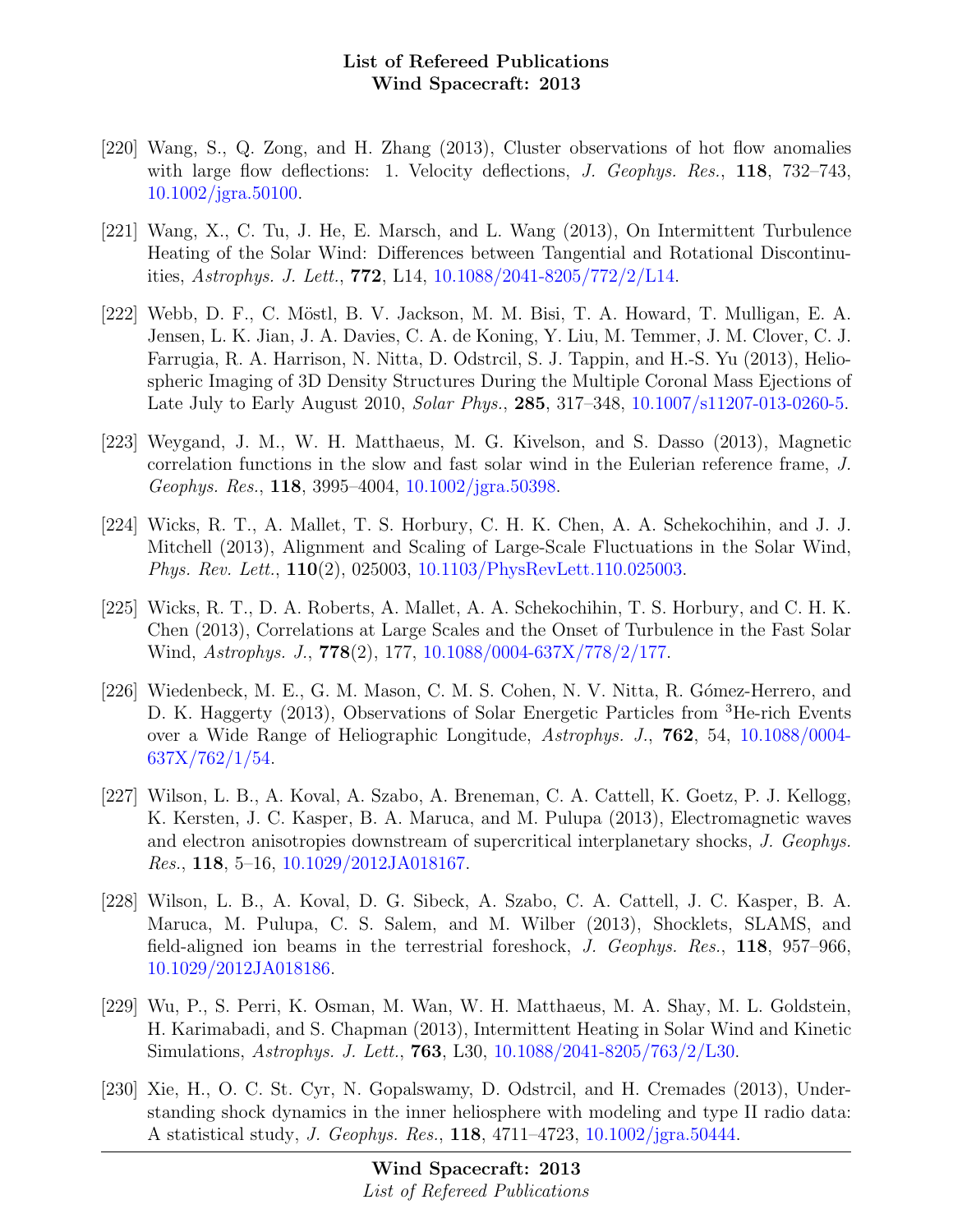- [231] Xie, L., L. Li, Y. Zhang, and D. Zeeuw (), Three-dimensional MHD simulation of the lunar wake, Sci. China Earth Sci.
- [232] Yao, S., J.-S. He, C.-Y. Tu, L.-H. Wang, and E. Marsch (2013), Small-scale Pressurebalanced Structures Driven by Oblique Slow Mode Waves Measured in the Solar Wind, Astrophys. J., 774, 59, [10.1088/0004-637X/774/1/59.](http://dx.doi.org/10.1088/0004-637X/774/1/59)
- [233] Yao, S., J.-S. He, C.-Y. Tu, L.-H. Wang, and E. Marsch (2013), Small-scale Pressurebalanced Structures Driven by Mirror-mode Waves in the Solar Wind, Astrophys. J., 776, 94, [10.1088/0004-637X/776/2/94.](http://dx.doi.org/10.1088/0004-637X/776/2/94)
- [234] Yoneda, M., F. Tsuchiya, H. Misawa, B. Bonfond, C. Tao, M. Kagitani, and S. Okano (2013), Io's volcanism controls Jupiter's radio emissions, Geophys. Res. Lett., 40, 671–675, [10.1002/grl.50095.](http://dx.doi.org/10.1002/grl.50095)
- [235] Yoshitake, H., K. Sakai, K. Mitsuda, N. Y. Yamasaki, Y. Takei, and R. Yamamoto (2013), Long-Term Variability of the O VII Line Intensity toward the Lockman Hole Observed with Suzaku from 2006 to 2011, *Publ. Astron. Soc. Japan*, **65**, 32, [10.1093/pasj/65.2.32.](http://dx.doi.org/10.1093/pasj/65.2.32)
- [236] Yu, W., C. J. Farrugia, A. B. Galvin, K. D. C. Simunac, E. K. J. Kilpua, M. A. Popecki, C. Moestl, N. Lugaz, J. G. Luhmann, A. Opitz, and J.-A. Sauvaud (2013), Small solar wind transients: Stereo-A observations in 2009, in American Institute of Physics Conference Series, American Institute of Physics Conference Series, vol. 1539, edited by G. P. Zank, J. Borovsky, R. Bruno, J. Cirtain, S. Cranmer, H. Elliott, J. Giacalone, W. Gonzalez, G. Li, E. Marsch, E. Moebius, N. Pogorelov, J. Spann, and O. Verkhoglyadova, pp. 311–314, [10.1063/1.4811050.](http://dx.doi.org/10.1063/1.4811050)
- [237] Yue, C., Y. Nishimura, L. R. Lyons, V. Angelopoulos, E. F. Donovan, Q. Shi, Z. Yao, and J. W. Bonnell (2013), Coordinated THEMIS spacecraft and all-sky imager observations of interplanetary shock effects on plasma sheet flow bursts, poleward boundary intensifications, and streamers, J. Geophys. Res., 118, 3346–3356, [10.1002/jgra.50372.](http://dx.doi.org/10.1002/jgra.50372)
- [238] Zastenker, G. N., J. Safrankova, Z. Nemecek, L. Prech, I. Cermak, I. Vaverka, A. Komarek, J. Voita, L. S. Chesalin, B. T. Karimov, Y. N. Agafonov, N. L. Borodkova, E. A. Gavrilova, T. I. Gagua, I. T. Gagua, P. A. Dalin, A. V. D'yachkov, I. V. Koloskova, A. V. Leibov, N. P. Semena, V. V. Chernov, Y. I. Markov, E. E. Ryazanova, M. O. Ryazanrtseva, N. N. Shevyrev, V. V. Chrapchenkov, O. M. Chugunova, and A. S. Yurasov (2013), Fast measurements of parameters of the Solar Wind using the BMSW instrument, Cosmic Res., 51, 78–89, [10.1134/S0010952513020081.](http://dx.doi.org/10.1134/S0010952513020081)
- [239] Zerbo, J.-L., C. Amory-Mazaudier, and F. Ouattara (2013), Geomagnetism during solar cycle 23: Characteristics, J. Adv. Res., 4, 265–274, [10.1016/j.jare.2012.08.010.](http://dx.doi.org/10.1016/j.jare.2012.08.010)
- [240] Zhang, X.-Y., M. B. Moldwin, and M. Cartwright (2013), The geo-effectiveness of interplanetary small-scale magnetic fluxropes, J. Atmos. Solar-Terr. Phys.,  $95, 1-14$ , [10.1016/j.jastp.2012.12.006.](http://dx.doi.org/10.1016/j.jastp.2012.12.006)